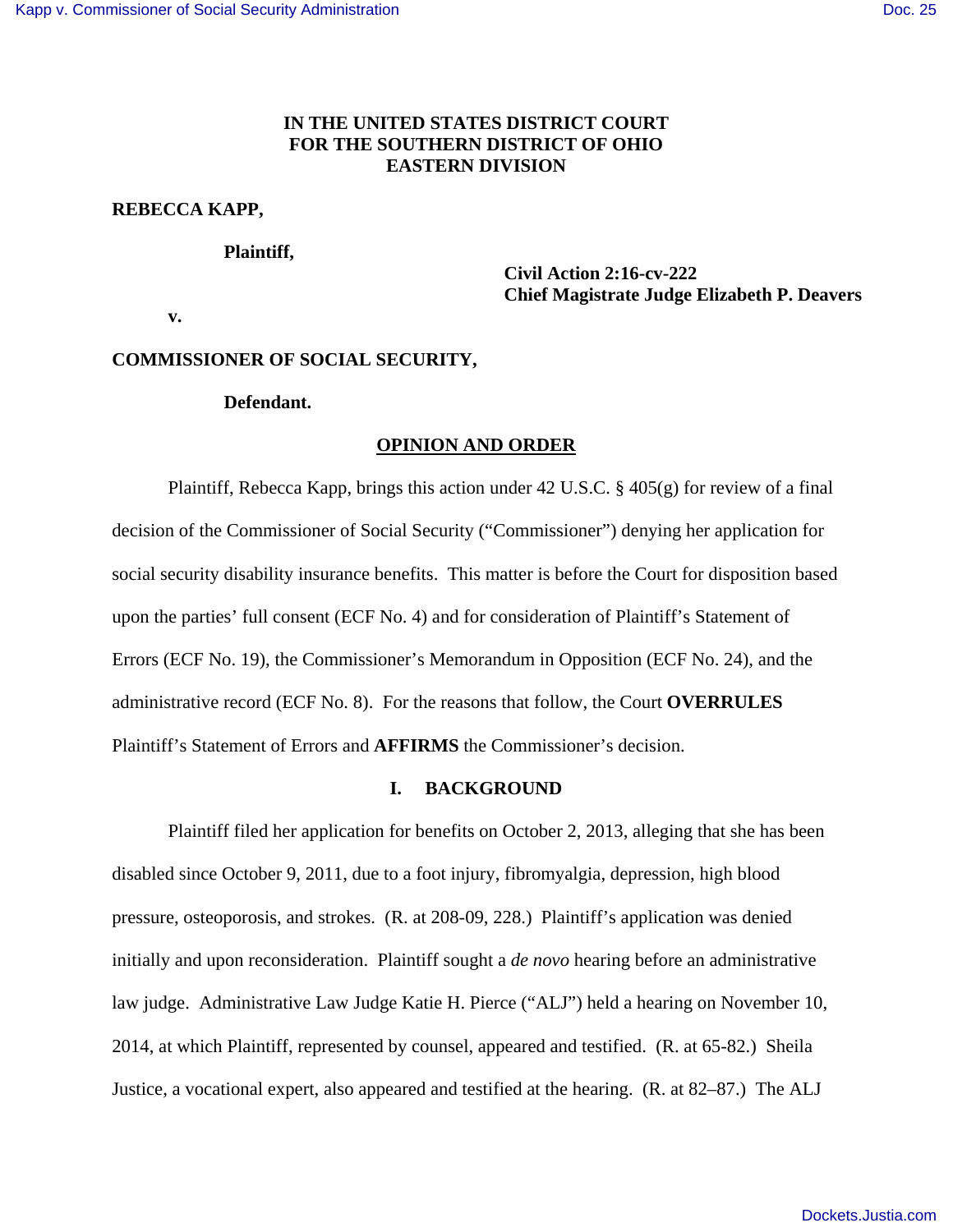held a supplemental video hearing on March 4, 2015, at which Jody Skinner appeared and testified as a vocational expert. (R. at 42-55.) On March 25, 2015, the ALJ issued a decision finding that Plaintiff was not disabled within the meaning of the Social Security Act. (R. at 14- 26.) On January 7, 2016, the Appeals Council denied Plaintiff's request for review and adopted the ALJ's decision as the Commissioner's final decision. (R. at 1-6.) Plaintiff then timely commenced the instant action.

### **II. HEARING TESTIMONY**

### **A. Plaintiff's Testimony**

Plaintiff testified at the November 10, 2014 administrative hearing that she last worked as a restaurant manager in 2009. (R. at 65.) She said that she could no longer perform that job because it requires her to be on her feet for 17 hours a day. (*Id.*) Plaintiff stated that "standing still for five minutes is painful." (R. at 66.) She added that she also has trouble sitting due to the pain in her right leg and foot, explaining that she needs to keep readjusting because of shooting pain down the back of her leg and swelling in her knee and foot. (R. at 66-67.) Plaintiff testified that elevating her leg above her chest or at least her waist makes the pain tolerable. (R. at 67.) She estimated that she can be on her feet for four or five minutes before she has to lean on a wall. (R. at 70.) She indicated that she had driven once recently and that "it wasn't pleasant." She explained that putting pressure on the gas pedal hurt the top of her foot. (R. at 71.) Plaintiff estimated that she could sit for 20-30 minutes while elevating her leg before she would have to lay down and elevate her legs. (R. at 113.)

 When asked about other problems she was experiencing, Plaintiff testified that that she found it difficult to concentrate and that she has confusion and insomnia due to her medications.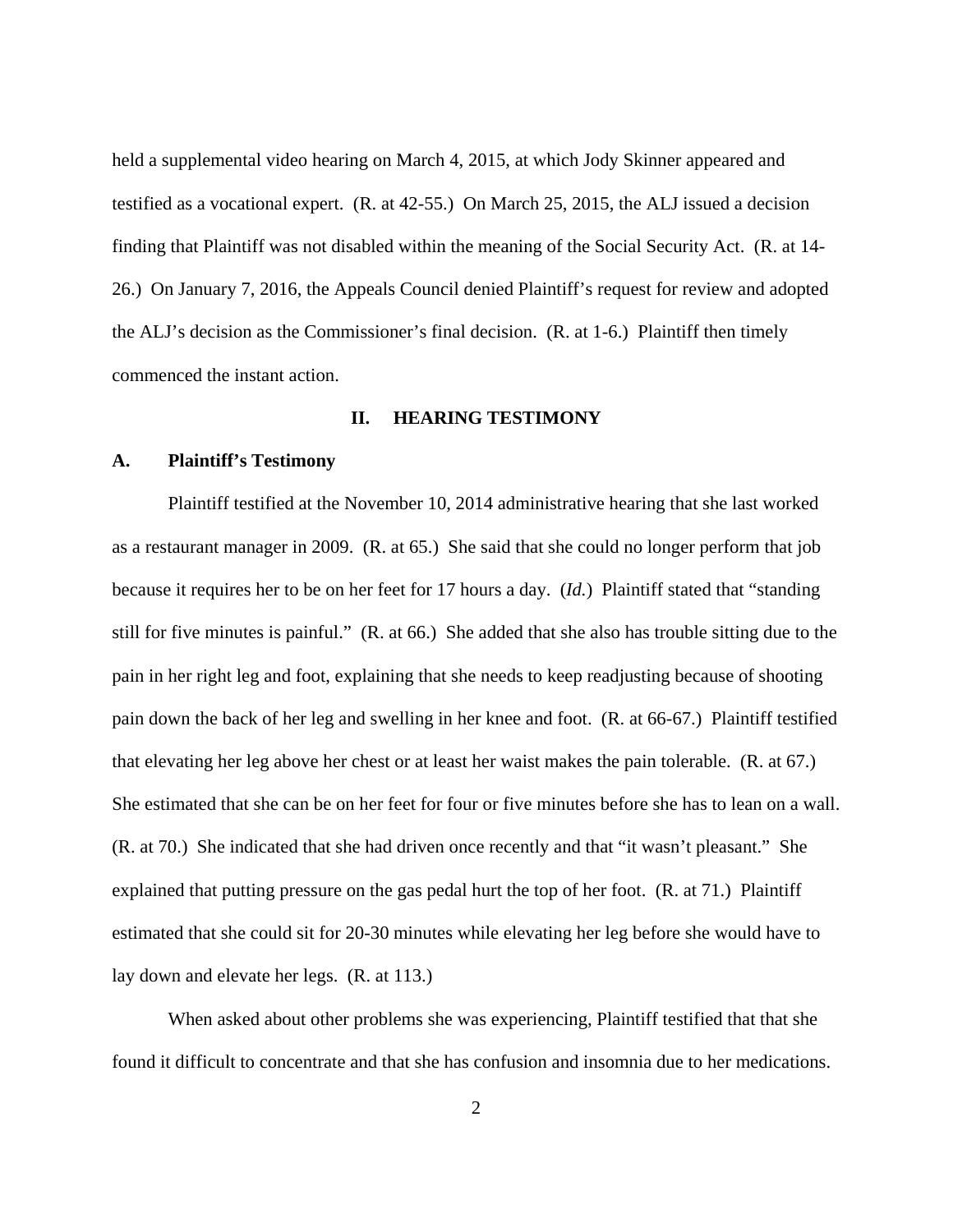(R. at 69-70.) She noted that when she tries to read a book, she has to read the same page four times and does not know what she just read. (R. at 70.)

 Plaintiff also testified that she has had two strokes. (R. at 71-72.) She stated that she was unable to further her education after suffering the second stroke. (R. at 73-74, 76-77.) The ALJ noted during the hearing that the evidentiary record contains no actual diagnosis of either condition by a medical professional. (R. at 75.)

 Plaintiff next testified that orthopaedic physician Dr. Goldman had recommended a cane. She said that she did not yet have one, but was contacting her insurance company to find out if any of the cost would be covered. (R. at 77.)

 Plaintiff described a typical day as staying in her bed with her legs elevated and sometimes taking a hot bath. (R. at 78.) She added that her children come into her bed with her to watch a movie and play games because she is no longer able to go outside and run with them. (R. at 78-79.) Plaintiff indicated that her husband and children perform all of the household chores. (R. at 80.)

 During the March 4, 2015 administrative hearing, Plaintiff testified that Dr. Goldman referred her to a pain management physician. She said that she was only able to see him twice because she moved to Ohio. Plaintiff said that the pain management specialist recommended trying SI joint injections to address her pain. (R. at 41-42.)

#### **B. Vocational Expert Testimony**

 Jody Skinner testified as the vocational expert ("VE") at the March 4, 2015 hearing. (R. at 42-55.) The VE testified that Plaintiff's past relevant work included a restaurant manager,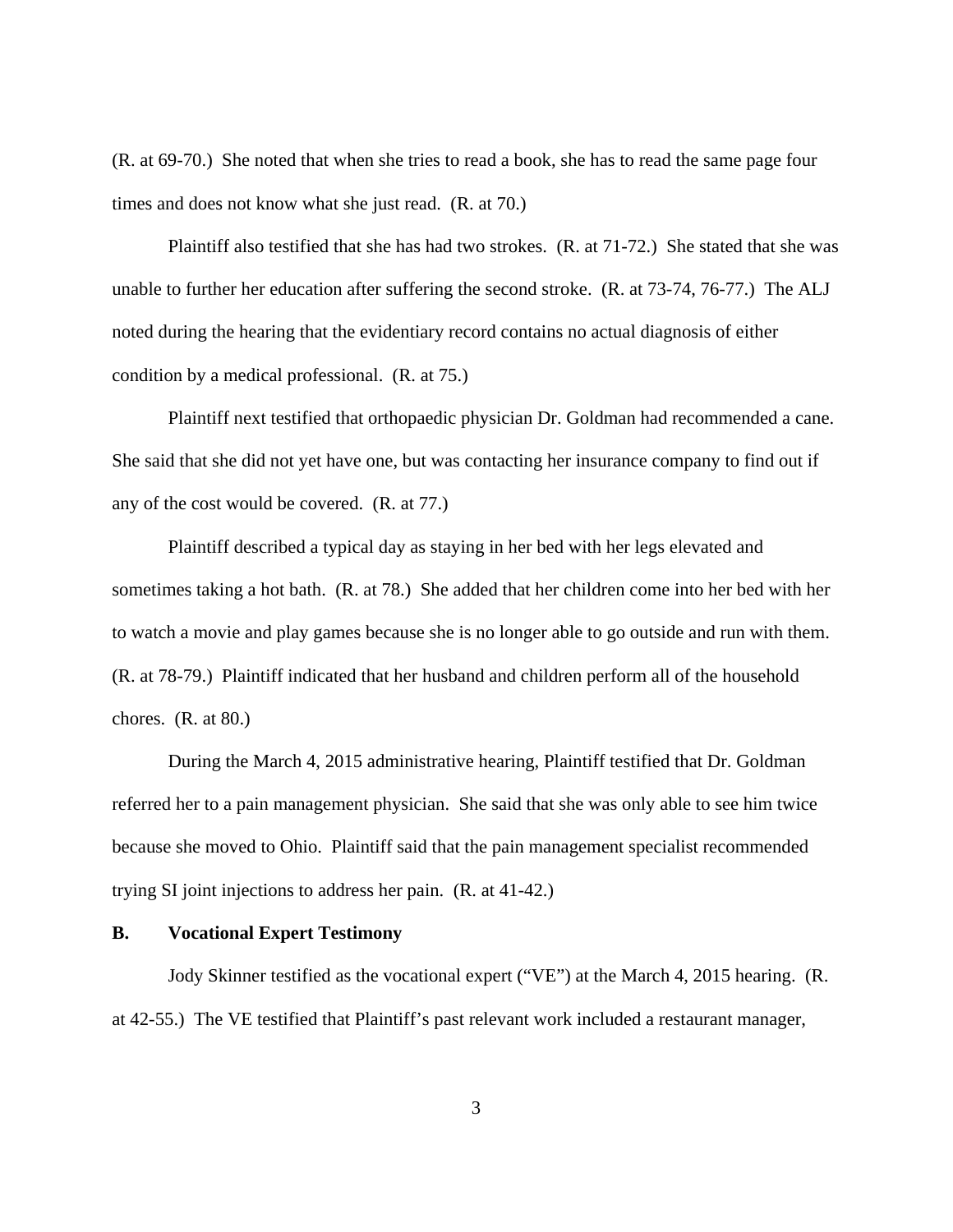light exertion, but performed at the medium exertional, skilled level; and a waitress/server, a light, semi-skilled position. (R. at 43-44.)

 The ALJ proposed a series of hypothetical questions regarding a hypothetical individual with Plaintiff's age, education, and work experience. (R. at 44-47.) The VE testified that such an individual with the residual functional capacity ("RFC") the ALJ ultimately assessed for Plaintiff could not perform her past employment. Such an individual could, however, perform over 372,000 sedentary jobs in the national economy, including the representative jobs of assembler, surveillance system monitor, and addresser. (R. at 46.) The VE testified that her testimony does not conflict with the Dictionary of Occupational Titles ("DOT") with the exception of the sit-stand option, as well as raising the leg and foot to waist height. (R. at 47.)

## **III. MEDICAL RECORDS**

## **A. Physical Impairments**

#### **1. Thomas Hospital**

 In April 2010, Plaintiff presented to the emergency room with complaints of paresthesia and muscle weakness. She was observed to have her neck in a torticollis/spasm-type position and was diagnosed with hypokalemia. Plaintiff was given medication and discharged. (R. at 293-95.)

 In August 2010, Plaintiff again presented to the emergency room with complaints of altered sensation in her upper face and occipital headaches, which she said she had been experiencing for the past two weeks. (R. at 303.) Sensory examination in Plaintiff's upper extremity showed variably decreased touch in her right upper extremity, varying between her proximal and distal arm and hand. When double simultaneous testing was performed, Plaintiff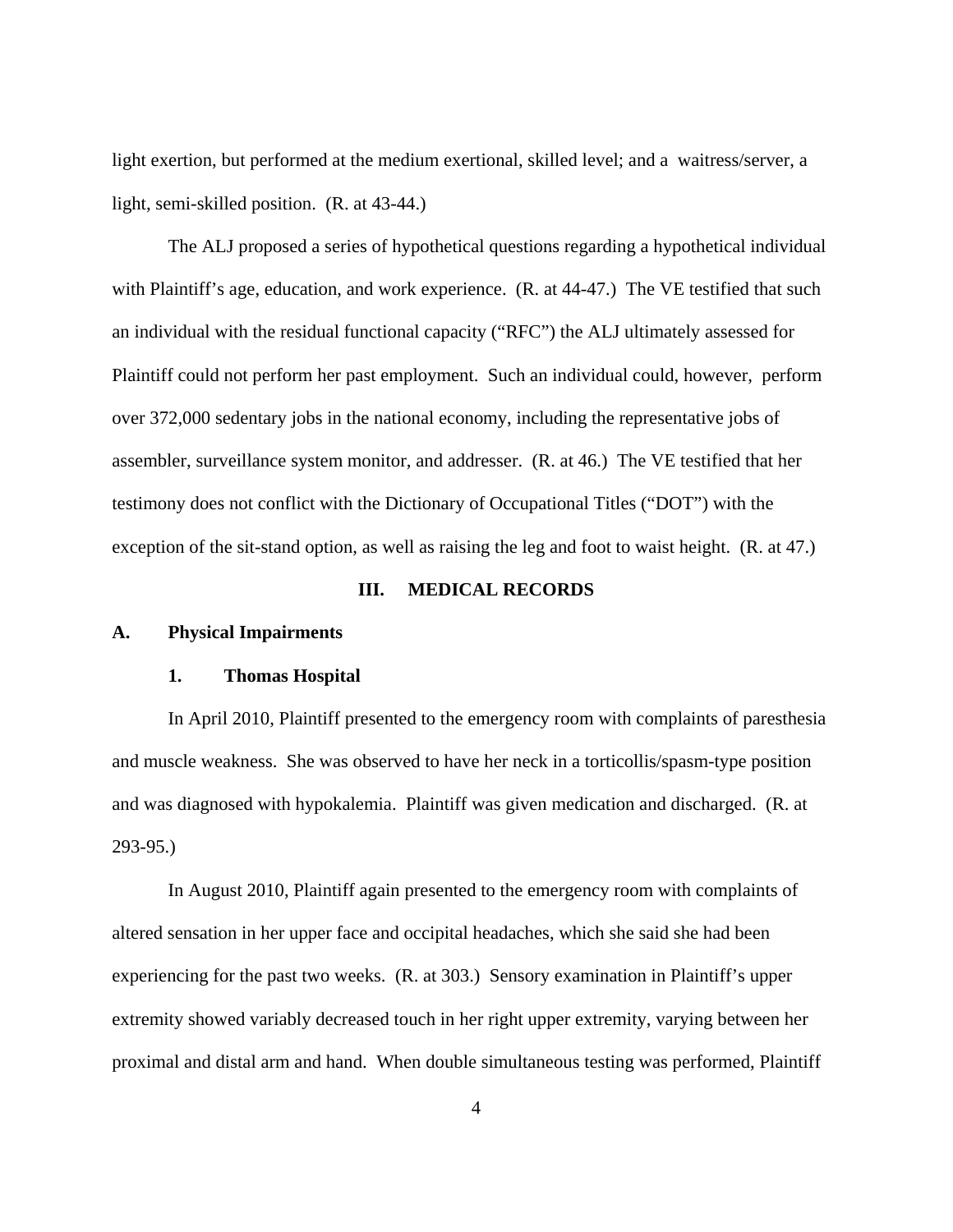denied being able to feel the isolated right-sided stimulus, but was able to perceive the isolated left-sided stimulus. She was also able to perceive bilateral stimuli. Plaintiff's muscle tone was good, although voluntary strength testing showed decreased response. Her reflexes were 2/4 in both upper extremities, 2/4 at the knees, and 2/4 at the ankles. Plaintiff's toe signs were downgoing. (R. at 305.) Diagnostic testing, including an electroencephalogram, CTA of the head, CT of the head, and MRI of the brain, were found to be normal. (R. at 300, 320, 324-26.) Plaintiff's chest x-ray's revealed right basilar atelectasis. (R. at 321.) ECG testing revealed sinus tachycardia with non-specific ST abnormality. (R. at 302.) A physical therapist noted that Plaintiff walked with slow, deliberate steps that were unsteady in nature. (R. at 327-28.) Plaintiff was diagnosed with acute right sided hemiparesis secondary to a conversion disorder and told she would need outpatient psychiatry. (R. at 308.)

 In November 2010, Plaintiff again presented to the emergency room with complaints that her muscles were drawing. Plaintiff was observed to have an unsteady gait. CT testing of her head was normal. Plaintiff was diagnosed with hypokalemia. (R. at 296-99.)

 In July 2012, Plaintiff was seen in the emergency room for a lumbar back strain. She was prescribed Flexeril and Lortab. (R. at 704-05.)

 In February 2013, Plaintiff returned to the emergency room for ankle pain caused by turning her ankle while running. X-testing of her right foot revealed a 4th metatarsal nondisplaced fracture. Plaintiff was given a splint. (R. at 598-99.)

 On March 1, 2013, Plaintiff saw orthopaedist Robert Baird, III, M.D., in follow up for her foot fracture. Dr. Baird opined that the x-rays of Plaintiff's right foot revealed minimally displaced fractures of her 3rd and 4th metatarsals, as well as a possible lisfranc injury. Dr. Baird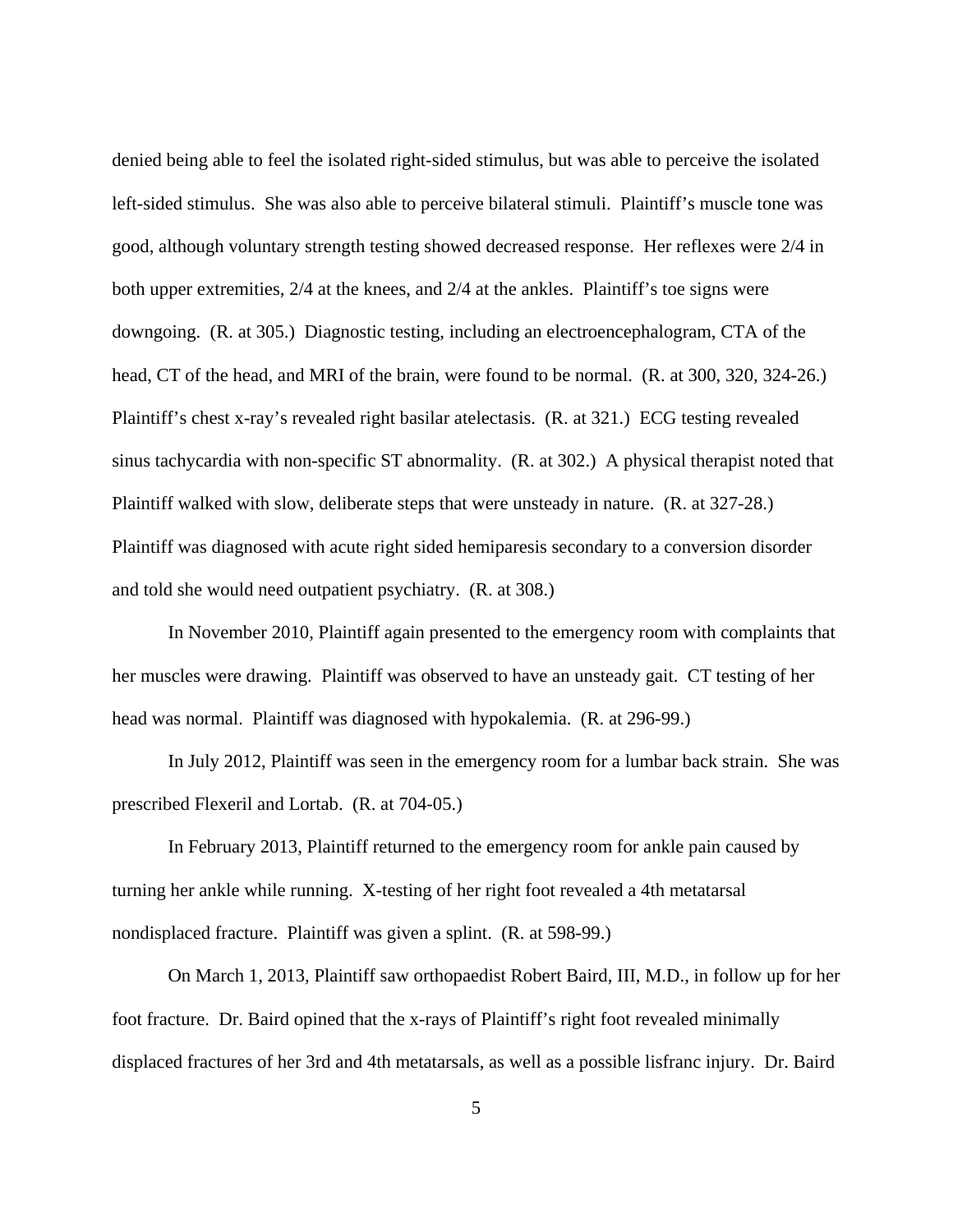recommended a short leg cast and non-weight bearing to treat Plaintiff's foot fractures. (R. at 757.)

 On June 14, 2013, Plaintiff presented to the emergency room complaining of right foot pain. She reported that she broke her foot 4 months ago and has had cast placement times 2 with subsequent foot immobilizer. Plaintiff was started on partial weight bearing a week-and-a-half prior. The day prior, she was making dinner and turned while under crutches, kicking her right foot into her crutch. She stated that she heard a pop and felt instant pain. She reported having more pain and swelling since the injury and that she could not bear weight without pain. Plaintiff rated her pain severity at a level of 7 on a 0-10 visual analog scale, adding that it worsened with movement and was better with rest. (R. at 568.) X-rays of her right ankle and foot revealed osteopenia. (R. at 562-63.) Plaintiff was diagnosed with right foot pain and a contusion. (R. at 570.)

 On October 5, 2013, Plaintiff received x-ray and CT testing of her right knee that revealed a medial tibial plateau fracture due to a fall. (R. at 777-78.)

### **2. Barbara Corcoran, M.D.**

 Plaintiff treated with primary care physician Dr. Corcoran from September 2010 through at least September 2014. (R. at 376-91, 726-49, 771-804.)

 When seen on September 2, 2010, for stroke follow-up, it was noted that Plaintiff started smoking at age 13 and drank 6-7 sodas per day. (R. at 376.) On examination, Plaintiff was found to have decreased sensation in her fingers on her right hand and also in her right leg. (R. at 377.) Plaintiff was assessed with a transient ischemic attack (TIA), NOS, hypertension, and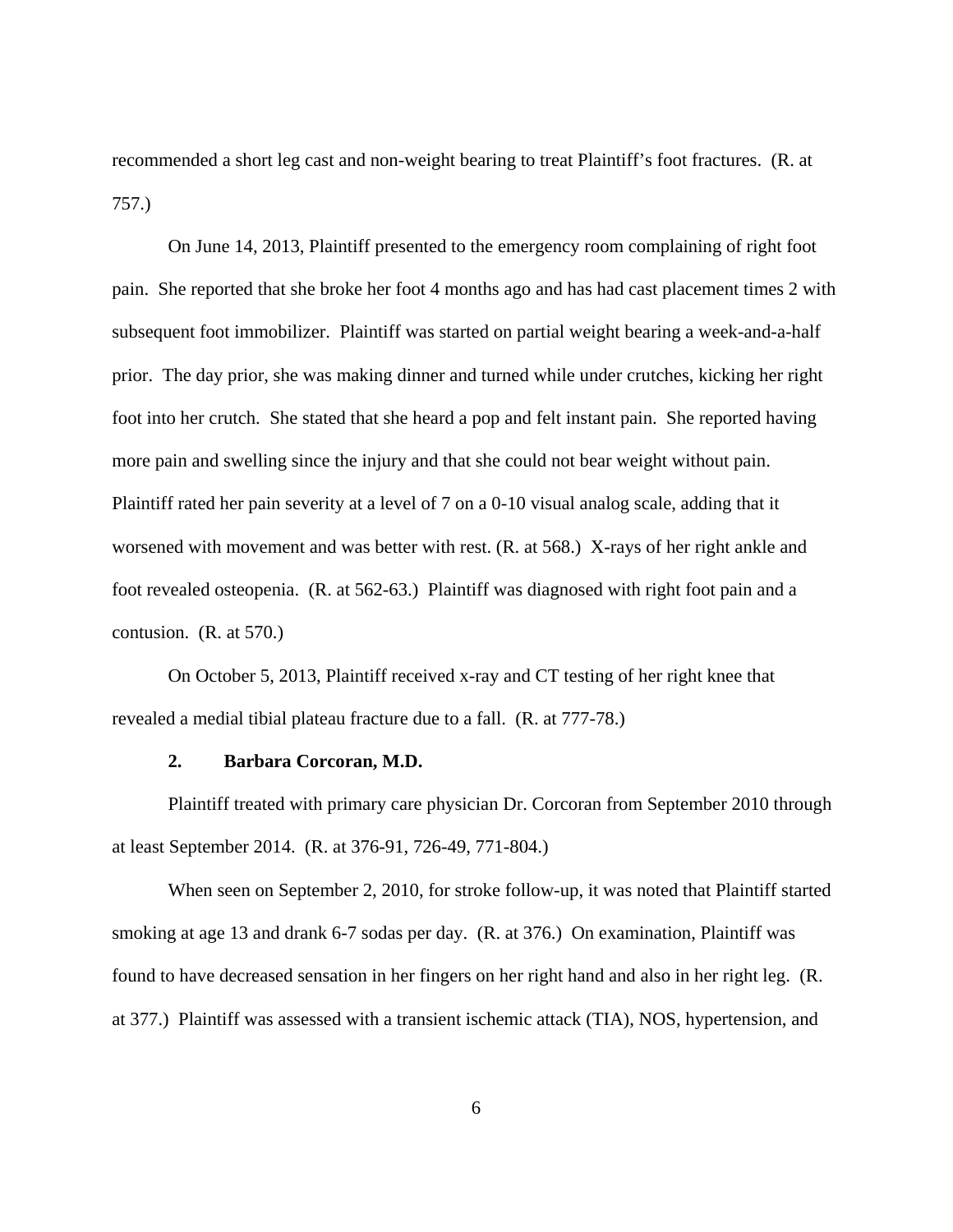depression. (*Id.*) Plaintiff was advised to exercise more and to stop drinking alcohol and smoking. (R. at 378.)

 After Plaintiff fractured her foot in March 2013, Dr. Corcoran noted that x-rays revealed significant osteoporotic-appearing bones in her right foot. She applied a cast to Plaintiff's right lower extremity and restricted her to no weight-bearing. (R. at 727-28.)

 X-rays taken of Plaintiff's right foot on May 1, 2013, showed severe disuse osteoporosis of her foot and mild irregularity of her proximal 5th metatarsal, suspicious for underlying fracture. (R. at 749.) Repeat x-ray testing was performed on May 16, 2013, as a companion to the prior images, because Plaintiff had significant motion with reduced diagnostic quality. This x-ray revealed a third metatarsal insufficiency fracture and severe disuse osteoporosis. (R. at 742.) On May 24, 2013, Plaintiff underwent a DEXA bone density study, which revealed osteoporosis of her lumbar spine and osteopenia of her right femoral neck and hips. (R. at 736- 38.)

 On July 23, 2013, Plaintiff reported that she had been ambulating with crutches since February 2013 and that she was still unable to put pressure on her foot. She added that if she stands too long it swells and hurts. (R. at 732.) Plaintiff exhibited tenderness on palpitation of her right foot. Plaintiff was prescribed Alendronate and hydrocodone and instructed to continue her weight bearing exercises. (R. at 733.) Dr. Corcoran assessed osteoporosis, osteopenia, hypertension, depression, and tobacco abuse. (*Id.*)

 In January 2014, Plaintiff reported that she had been experiencing palpitations with her pulse escalating up to 118. She reported that she "feels like she wants to rip her skin off/lots of stress going on in life." Plaintiff indicated that she had felt like this for the past 2 weeks. She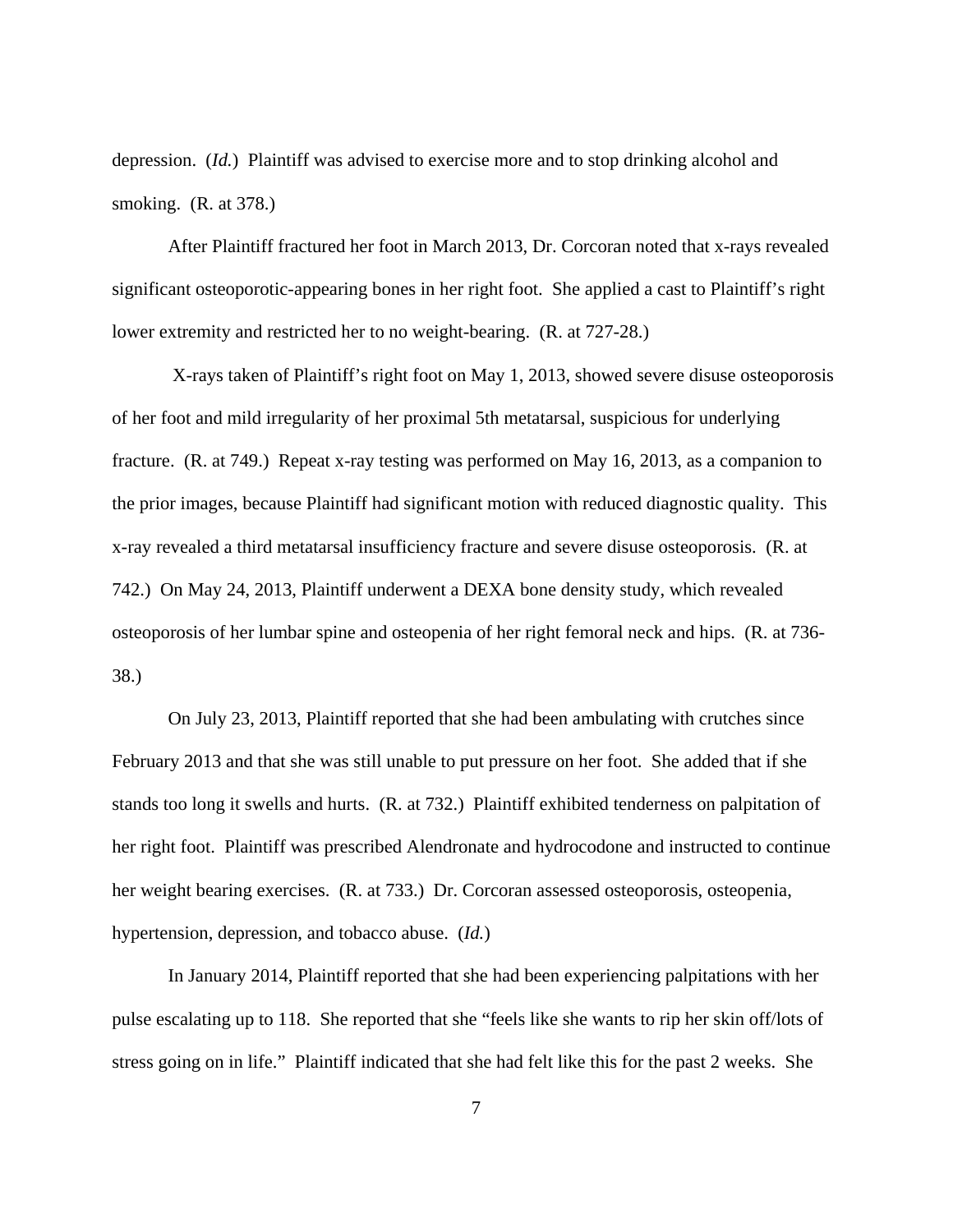also reported that she had been drinking 5 cans of diet Pepsi and water. Dehydration was discussed, and Plaintiff's medications were adjusted. (R. at 788-90.)

 In July 2014, Plaintiff reported that her knee/foot began to swell when she tried going back to work. On examination, the nurse practitioner found mild crepitus in Plaintiff's right knee. (R. at 802.)

## **3. Dawn Kidd, D.O.**

On May 4, 2011, Plaintiff was examined by Dr. Kidd for disability purposes. (R. at 401-04.) Plaintiff reported that she was seeking disability due to multiple sclerosis ("MS"). She indicated that she had been diagnosed with MS in 2000 and had showed some symptoms in her arms and legs. Plaintiff believed that her CT scans and MRIs were normal. On examination, Plaintiff showed very different sensation on her right versus her left side, could not feel soft touch on the left, and showed decreased reflexes. The remainder of Plaintiff's examination was normal, showing a normal range of motion throughout, negative straight-leg raise testing, and a gait within normal limits. Dr. Kidd assessed hypertension, depression, and multiple sclerosis "just from history." Dr. Kidd offered no functional limitations. (R. at 402.)

# **4. Ohio State University**

 On July 14, 2011, Plaintiff presented to Fairfield Medical Center with right-leg pain and right-arm numbness. Throughout the examination, Plaintiff showed worsening right-sided weakness. A CT scan did not show any acute bleeding or any signs of stroke. Plaintiff was med-flighted from Fairfield Medical Center to Ohio State University for further management and testing. Before being given tPA stroke medication, Plaintiff's NIH stroke scale was 10, but after

8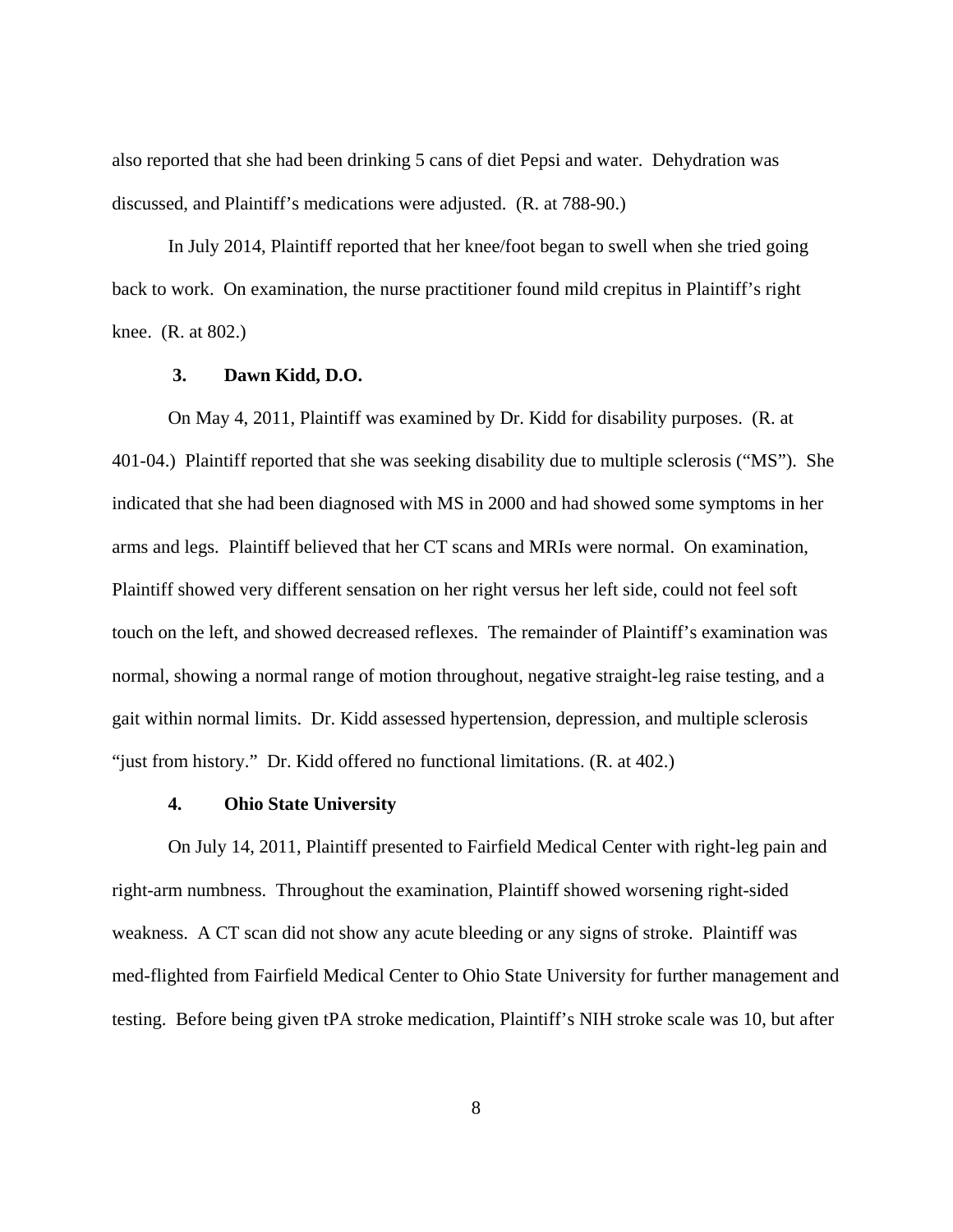arrival at OSU, Plaintiff's NIH stroke scale<sup>1</sup> was 18. Plaintiff's neurological examination upon arrival revealed right-lower facial droop. She was able to raise her forehead and close her eyes. Plaintiff exhibited 1/5 strength in her right arm and right leg. Plaintiff's strength on her left side was 5/5 in her shoulders, biceps, triceps, right-sided iliopsoas, quadriceps, and hamstrings. Plaintiff displayed obvious sensory deficit, but had no cerebellar deficit on her left hand. She had a hard time generating words, but did appear to understand the questions that were asked. Diagnostic testing including an MRI of the brain, cerebral perfusion study, and a transthoracic echo, all of which revealed normal findings. Plaintiff was discharged the following day with the diagnosis of rule out ischemic stroke. (R. at 848-901.)

### **5. Matthew W. Goldman, M.D.**

<u>.</u>

 Plaintiff initially treated with orthopaedist Dr. Goldman on October 7, 2013, for her right knee injury. Dr. Goldman noted that Plaintiff went to Thomas Emergency Room four days prior after a fall. His treatment notes stated as follows: "She fell directly on her right knee. She has actually a more complicated story where she had a fourth metatarsal fracture. She was treated in a cast for eight weeks and then progressed with her weight bearing. It has actually been eight months that she has been on crutches. She has just recently weaned from her crutches and fell on that right leg suffering a tibial plateau fracture." On examination, Dr. Goldman observed that Plaintiff had a tense and palpable effusion of her right knee, but was neurovascularly intact

<sup>&</sup>lt;sup>1</sup>The NIH stroke scale systematic assessment tool provides a quantitative measure of stroke-related neurologic deficit. A score of 10 equals "mild to moderately severe," and 18 falls in the "severe" range. https://www.ncbi.nlm.nih.gov/pubmed/15225452; http://www.rehabmeasures.org/Lists/RehabMeasures/DispForm.aspx?ID=914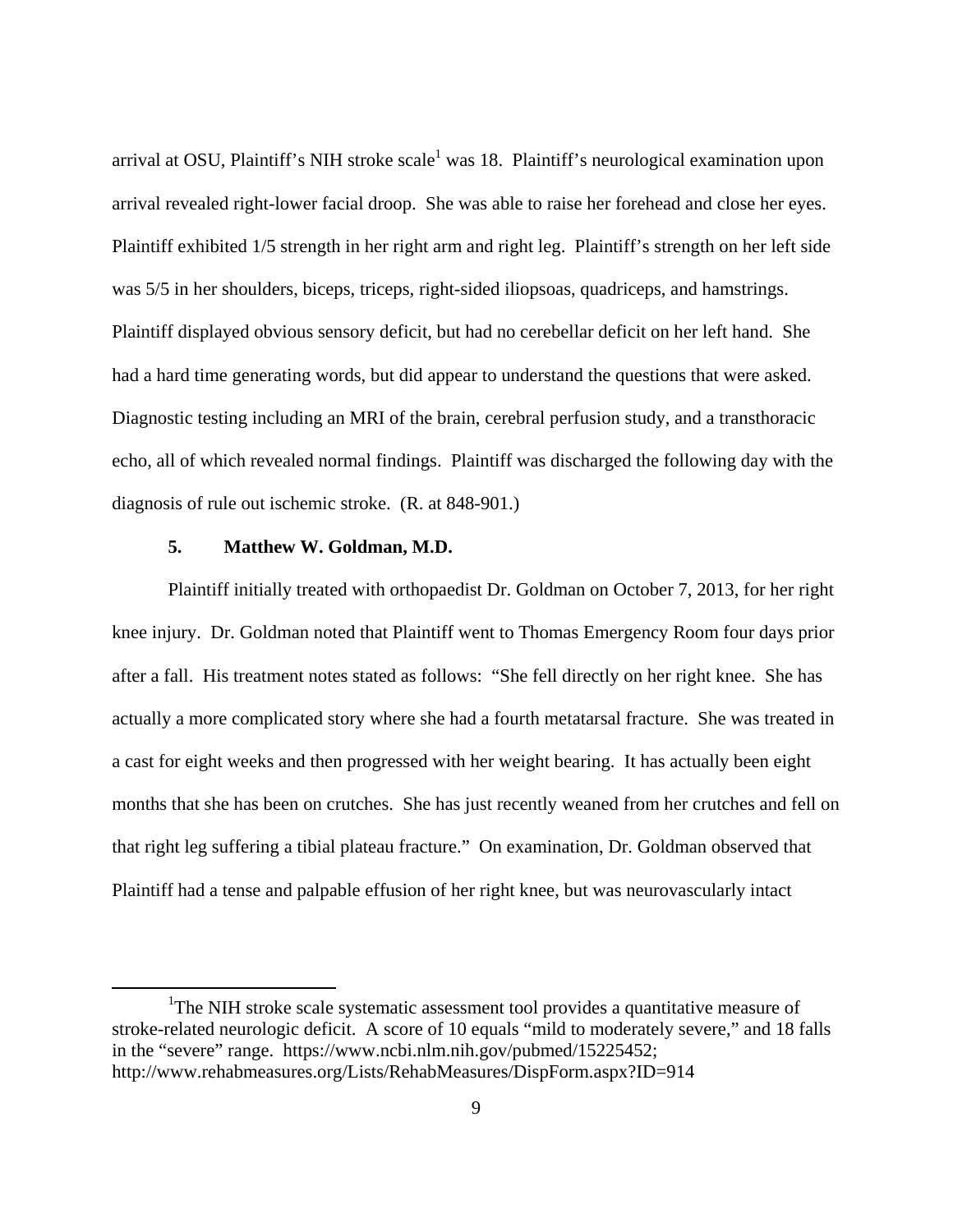distally to the toes. (Tr. 828.) X-rays showed a non-displaced medial plateau fracture. (*Id.*) Dr. Goldman immobilized her right leg. (*Id.*)

 Plaintiff returned on October 28, 2013. Dr. Goldman noted that Plaintiff had "not worked on range of motion" of her right knee. He instructed Plaintiff to begin range of motion exercises and physical therapy, noting that Plaintiff "refused a referral to physical therapy and will do it with her friend" who was she said was a physical therapist. (R. at 827.)

 In November 2013, Dr. Goldman noted that Plaintiff was eight weeks post tibial fracture. He recommended that Plaintiff start physical therapy. (R. at 825.)

 In August 2014, Plaintiff returned to Dr. Goldman complaining that she had not made much progress with her leg. X-rays of Plaintiff's right leg showed disuse osteopenia, with no sign of fracture and good healing from the previous x-rays. Dr. Goldman referred Plaintiff to physical therapy to improve range of motion, strengthening, and stretching of the right lower extremity. (R. at 823.)

 Plaintiff attended six physical therapy sessions between August 19, 2014 and September 23, 2014. (R. at 809-14, 816, 821-22). Following her sessions, Plaintiff exhibited a better range of motion and strength. (*Id.*) After September 23, 2014, Plaintiff either canceled or did not show up for the remainder of her physical therapy sessions. (R. at 805-08.)

 On October 27, 2014, Dr. Goldman completed a physical functional capacity questionnaire in which he opined that Plaintiff could sit 8 hours in an 8-hour day; stand and walk 1 hour of an 8-hour day; lift and carry up to twenty pounds occasionally; frequently push/pull; never squat, crawl, or climb; occasionally bend; frequently reach; never be around unprotected heights or moving machinery; occasionally drive; frequently be around temperature changes,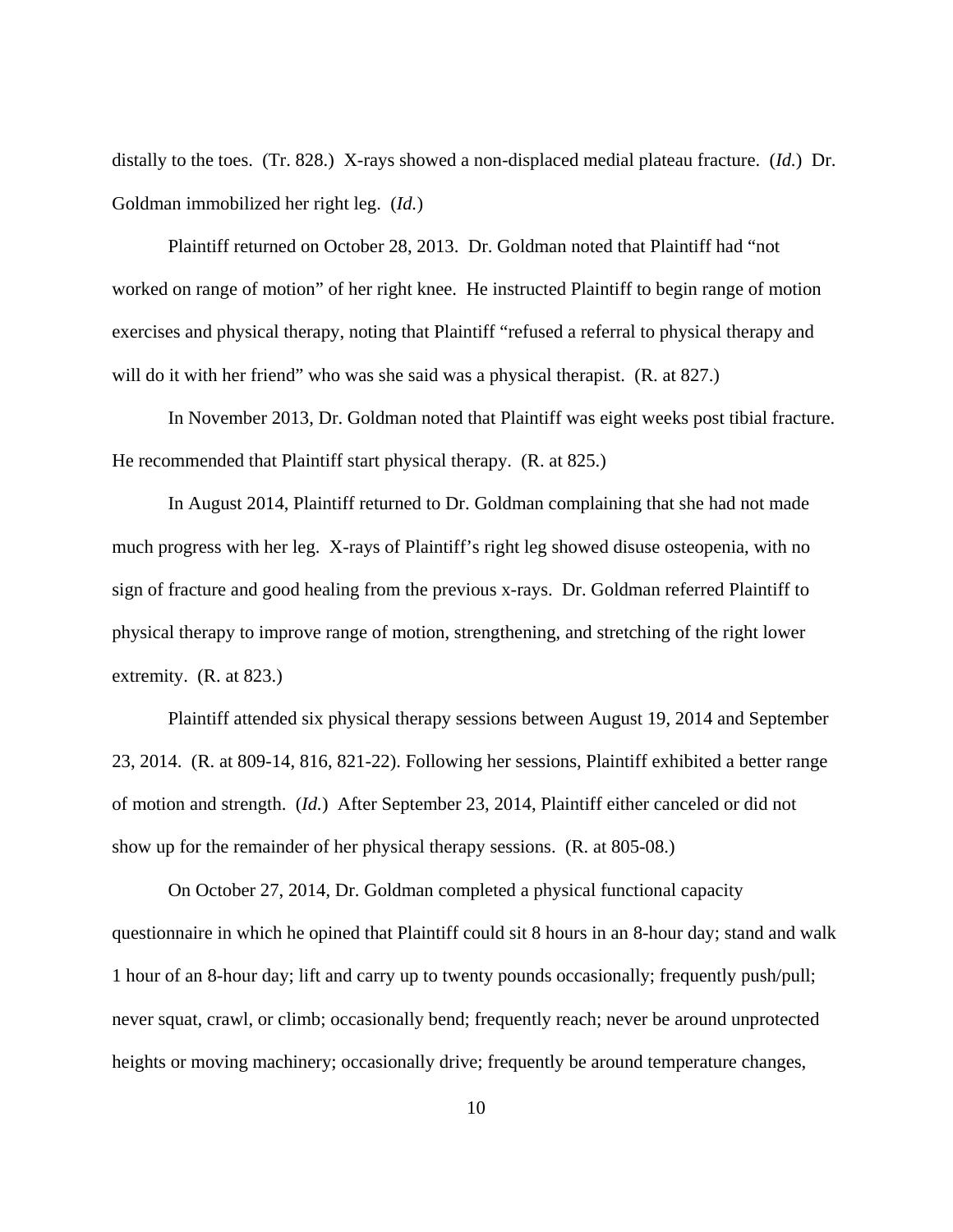dust, fumes and gases; and constantly use her hands to grasp and perform fine manipulation and handling. (R. at 837-39.)

 That same day, October 27, 2014, Dr. Goldman also completed a pain assessment form in which he circled boxes reflecting his opinion that Plaintiff's pain would distract her from adequately performing her daily activities and/or work activities; walking, standing, bending, and stooping, and moving of extremities would greatly increase her pain to such a degree as to cause distraction from task or total abandonment to task; she would have significant side effects from her medications which may be expected to limit the effectiveness of work performance of everyday tasks, e.g. driving; pain and/or drug side effects can be expected to be severe and to limit effectiveness due to distraction, inattentiveness, drowsiness, etc., frequency; her degree of pain should diminish to an insignificant level but will still be present; and that treatment for pain has been used quite successfully. (R. at 845-46.)

 On November 12, 2014, Plaintiff presented to Dr. Goldman to "discuss . . . mainly" her disability paperwork. He informed her that he completed the forms on October 27, 2014, to the best of his ability. Dr. Goldman stated that his "repeat discussion" changes "somewhat" the findings he made two weeks prior. He explained as follows:

 At the last visit, I filled out that she was able to sit up to eight hours at a time, and up to eight hours a day, with standing and walking about an hour. She states that is impossible for her to do. She is actually in tears here today and shaking, and saying that sitting up for any period of time causes significant pain, and she is unable to concentrate on her duties. In regard to her exertional limitations it appears that she is unable to perform at the level I had quoted previously.

 In regard to exertional limitations, as a question sent to me by the disability attorney, total sitting at one time would be two to three hours with what she says is having to elevate that leg in a semi-flexed recumbent position to help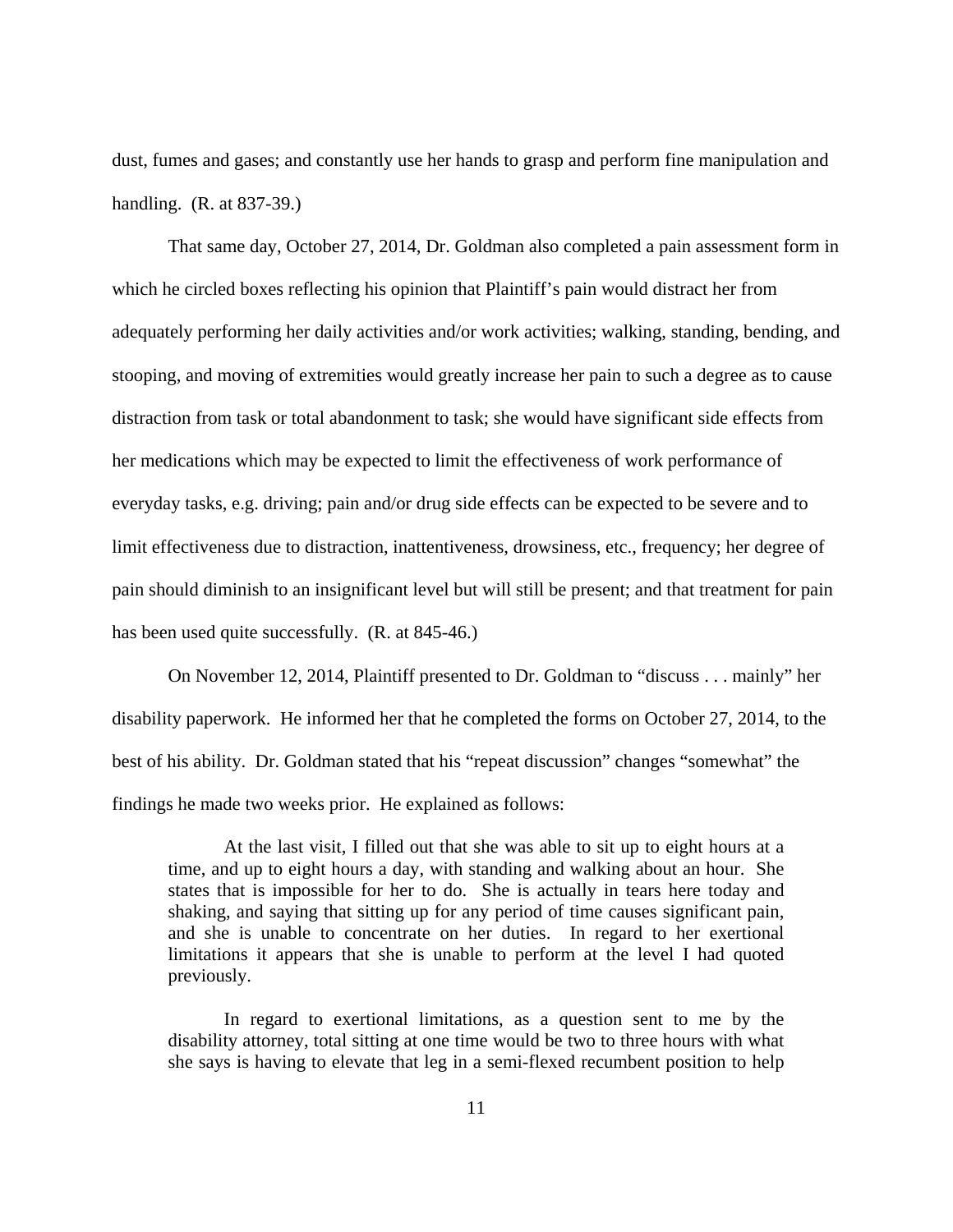relieve the pain. She would require that at least 2 or 3x over an 8-hour day per her subjective findings.

 In regard to the fractures of the knee and foot, the appear to be well healed at this point. The only further management of this would include physical therapy and continuing to progress her activities due to the significant amount of pain that she is currently in and crying and shaking that she is undergoing with even sitting for a short period of time. I am going to send her to a pain management doctor to see if there is something they can do with regard to medication versus injection therapy and have them evaluate her. I will see her back as symptoms dictate in the future.

(R. at 847).

#### **6. State-Agency Evaluation**

 On October 15, 2013, single-decision maker C. Finch reviewed the record and opined that Plaintiff could lift and/or carry twenty pounds occasionally and ten pounds frequently; stand and/or walk about six hours in a workday; and sit for about six hours in a workday. (R. at 97.) Mr. Finch found no other limitations. (*Id.*) Mr. Finch found Plaintiff's allegations partially credible. (R. at 96.)

## **B. Mental Impairments**

## **1. Kendra Laconsay, Ph.D.**

In April 2011, Plaintiff was evaluated by Dr. Laconsay for disability purposes. (R. at 393-99.) Plaintiff reported feeling sad all of the time, explaining that her life had drastically changed since her August 2010 stroke. When discussing Plaintiff's concentration and attention, Dr. Laconsay found that Plaintiff's performance on tasks was not consistent with her level of education and work history and represents the residual effects of the stroke she suffered the prior year. (R. at 396.) As to Plaintiff's judgment and insight, Dr. Laconsay stated that Plaintiff would not likely handle the social demands of a work setting, would likely become overwhelmed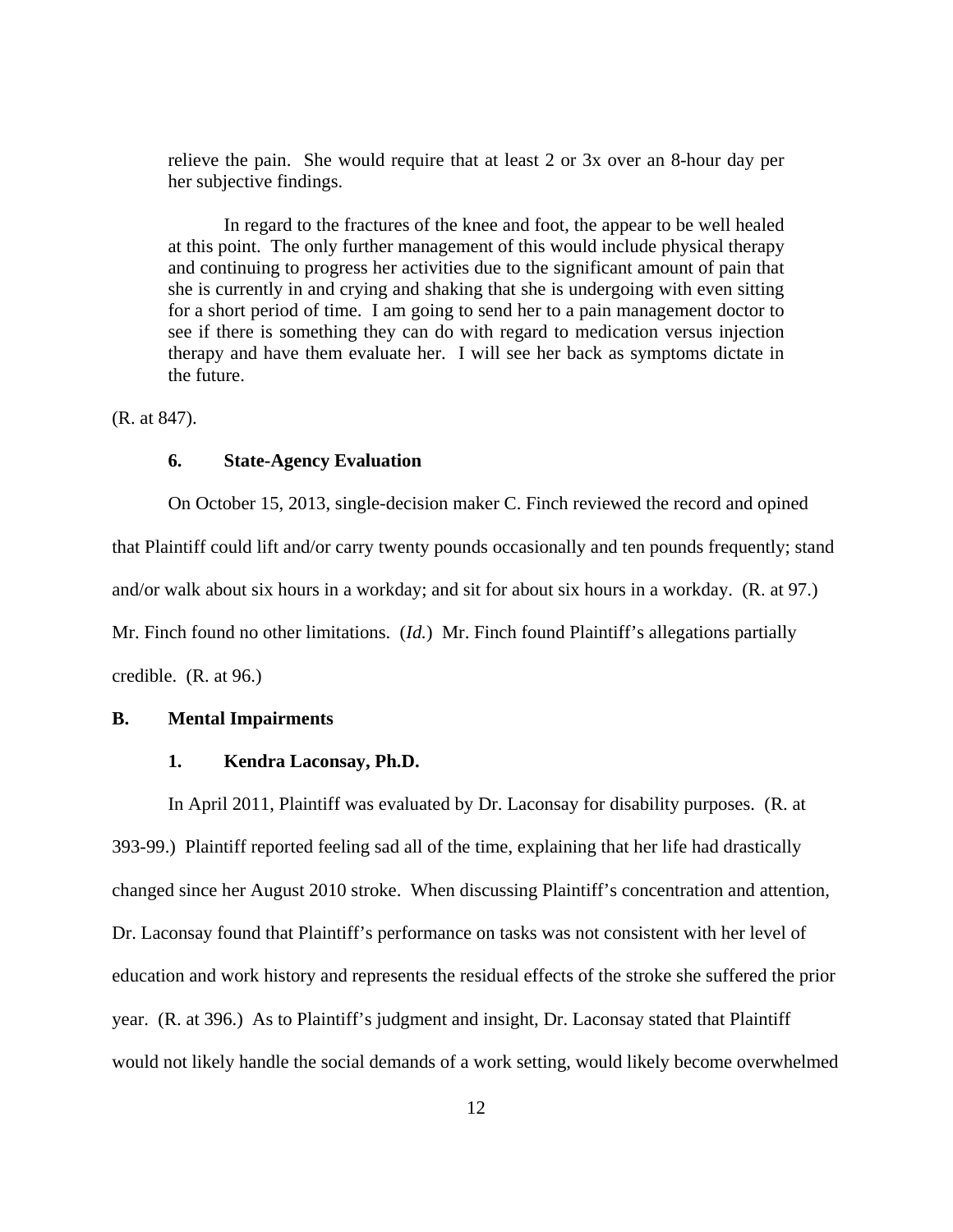quickly, and would be vulnerable to verbally lashing out at others and shutting down in her efforts. (R. at 397.) Dr. Laconsay diagnosed Plaintiff with a conversion disorder with mixed presentation and assigned a Global Assessment of Functioning Score of 45. (R. at 398.) Dr. Laconsay opined that it was questionable whether Plaintiff could return to work, noting that it was highly dependent upon the stabilization of her medical and psychiatric problems. She further noted that Plaintiff would certainly benefit from interventions to address her anxiety, depression, and pain. (*Id.*)

### **2. Kimberly Whitchard, Ph.D.**

 On October 7, 2013, Plaintiff was evaluated for disability purposes by Dr. Whitchard. (R. at 751-56.) Plaintiff reported that she was filing for disability due to physical issues, but also because of symptoms of depression, including crying spells, poor concentration, irritability, social isolation, appetite disturbance, feelings of helplessness, and sleep disturbance with initial insomnia. (R. at 751.) On mental status examination, Dr. Whitchard found Plaintiff's mood was depressed, but that she was cooperative and fully oriented with normal behavior and thought processes. Dr. Witchard indicated that Plaintiff was unable to perform serial sevens, but was able to perform serial fours, calculate two of three multiplication questions, and calculate two of two simple word problems. (R. at 753.) Memory testing reflected Plaintiff's ability to recall seven digits forward and four backwards, as well as the ability to identify an object and recall it after five minutes. Plaintiff was also able to recall what she had done within the last 24 hours and remember significant, remote dates and birth dates. Dr. Whitchard diagnosed Plaintiff with major depression, dysthymia, and generalized anxiety disorder. Dr. Whitchard did not assess any functional limitations. (R. at 754.)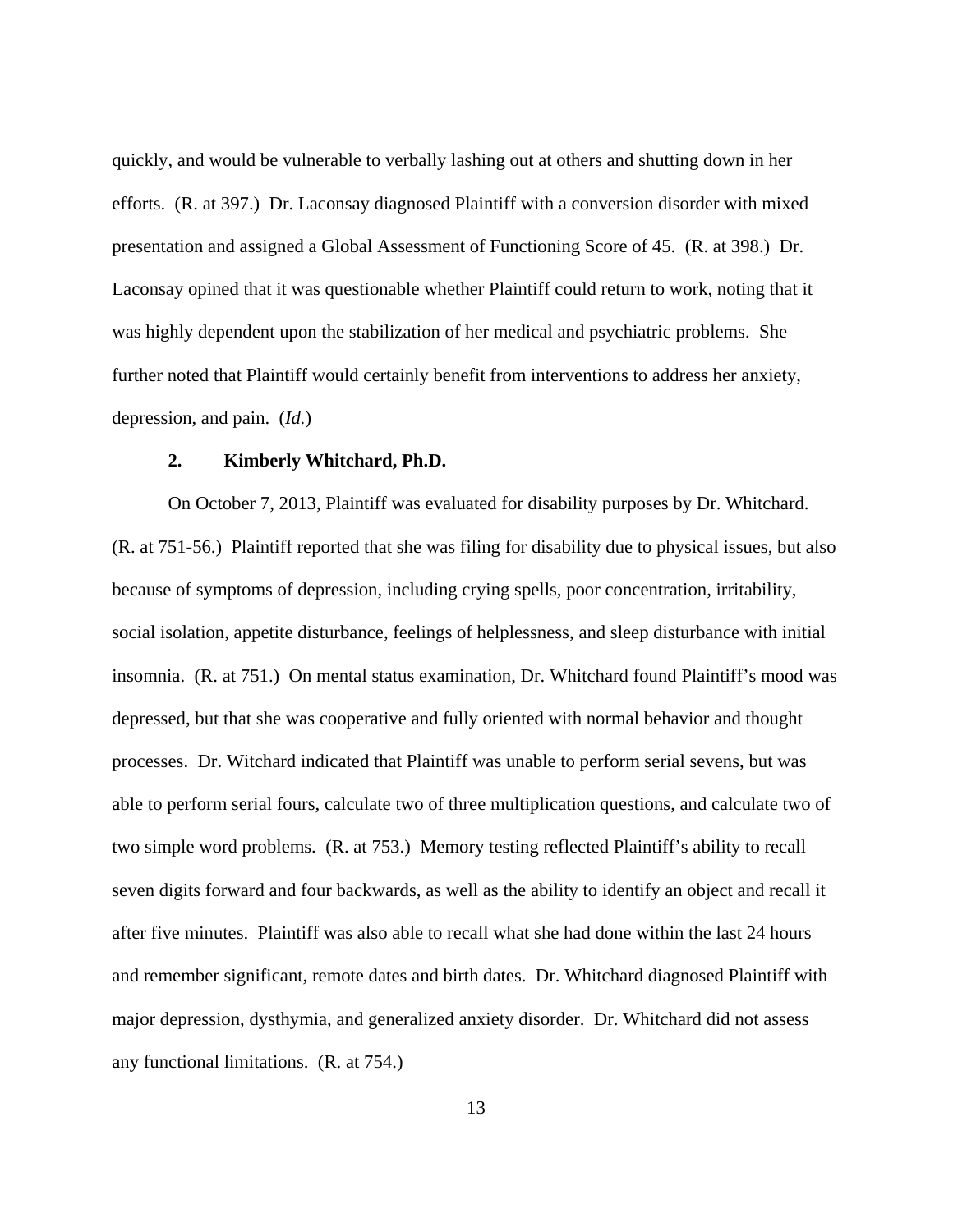### **3. Christine Aiken, Ph.D.**

 On December 30, 2014, Plaintiff underwent a pain psychology evaluation with Dr. Aiken. Plaintiff complained of constant pain since 2013, when she broke her foot and fractured her right tibial plateau, representing that her pain had not been relieved with physical therapy or chiropractic treatment. Plaintiff also reported having trouble sleeping and difficulty concentrating. She stated that she takes her pain medication as little as possible because it "loops you up." Psychometric testing demonstrated low-average intellectual abilities with slowed processing speed, possibly due to pain. Plaintiff's attention, memory, and language were all in the average range. She also scored in the average range on overall measures of depression and anxiety. Dr. Aiken noted that despite reports of difficulties with concentration, there was no obvious sign of cognitive disturbance during the clinical interview. Dr. Aiken found that Plaintiff's thought process was logical and goal directed and concluded that her speech was within normal limits. Dr. Aiken indicated that testing results indicated the presence of some depression and anxiety symptoms, particularly in relation to pain and life stressors. Dr. Aiken concluded that Plaintiff would be a good candidate for cognitive behavioral therapy. (R. at 902- 04.)

### **4. State-Agency Evaluations**

 On October 15, 2013, after review of Plaintiff's medical record, Donald E. Hinton Ph.D., a state-agency psychologist, assessed Plaintiff's mental condition and opined that she had mild restrictions in her activities of daily living; mild difficulties in maintaining social functioning and in maintaining concentration, persistence, or pace; and no episodes of decompensation of an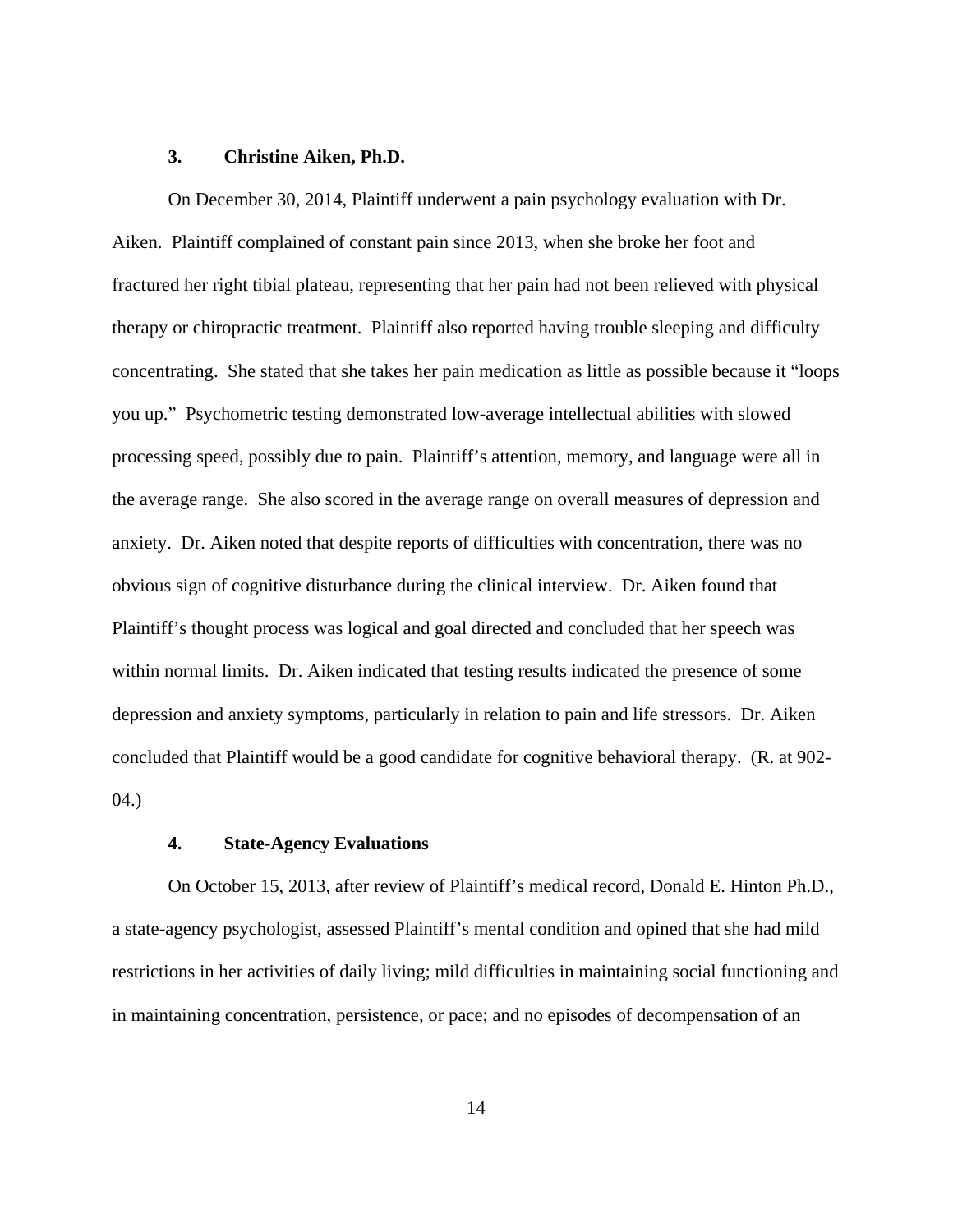extended duration. (R. at 95-96.) He further determined that the evidence did not establish the presence of the "C" criteria. (*Id.*)

## **IV. THE ADMINISTRATIVE DECISION**

 On March 25, 2015, the ALJ issued her decision. (R. at 14-26.) The ALJ found that Plaintiff met the insured status requirements of the Social Security Act through September 30, 2015. (R. at 16.) At step one of the sequential evaluation process,  $2$  the ALJ found that Plaintiff had not engaged in substantially gainful activity since her alleged onset date of October 9, 2011. (*Id.*) The ALJ concluded that Plaintiff had the severe impairments of major depressive disorder, dysthymia, generalized anxiety disorder, conversion disorder, hypertension, and disuse osteoporosis of the right foot status post tibial plateau fracture. (*Id.*) The ALJ also found that Plaintiff's status post possible ischemic stroke was not a severe impairment because it did not

1. Is the claimant engaged in substantial gainful activity?

 $\overline{a}$ 

2. Does the claimant suffer from one or more severe impairments?

 $2$  Social Security Regulations require ALJs to resolve a disability claim through a fivestep sequential evaluation of the evidence. *See* 20 C.F.R. § 404.1520(a)(4). Although a dispositive finding at any step terminates the ALJ's review, *see Colvin v. Barnhart*, 475 F.3d 727, 730 (6th Cir. 2007), if fully considered, the sequential review considers and answers five questions:

 <sup>3.</sup> Do the claimant's severe impairments, alone or in combination, meet or equal the criteria of an impairment set forth in the Commissioner's Listing of Impairments, 20 C.F.R. Subpart P, Appendix 1?

 <sup>4.</sup> Considering the claimant's residual functional capacity, can the claimant perform his or her past relevant work?

 <sup>5.</sup> Considering the claimant's age, education, past work experience, and residual functional capacity, can the claimant perform other work available in the national economy?

*See* 20 C.F.R. § 404.1520(a)(4); *see also Henley v. Astrue*, 573 F.3d 263, 264 (6th Cir. 2009); *Foster v. Halter*, 279 F.3d 348, 354 (6th Cir. 2001).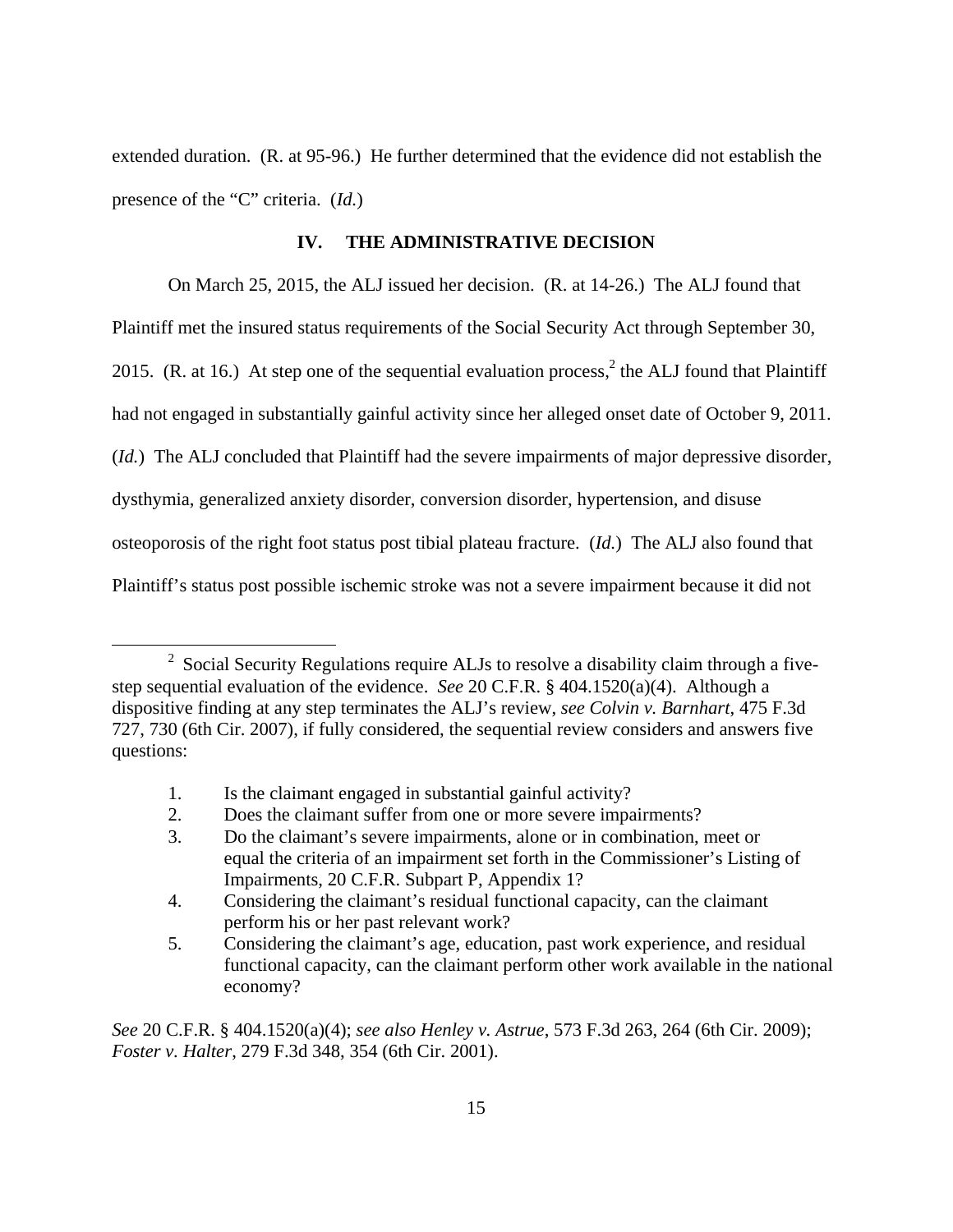cause more than a minimal limitation in her ability to perform basic work activity. (R. at 16-17.)

She further found that there is insufficient evidence on the record to consider Plaintiff's multiple

sclerosis and myofascial syndrome as medically determinable impairments. (R. at 17.)

The ALJ next concluded that that Plaintiff did not have an impairment or combination of

impairments that met or medically equaled one of the listed impairments described in 20 C.F.R.

Part 404, Subpart P, Appendix 1. (*Id.*) The ALJ indicated that she had specifically considered

Listings 1.02, 12.04, and 12.06.

At step four of the sequential process, the ALJ set forth Plaintiff's RFC as follows:

After careful consideration of the entire record, the [ALJ] finds that the [Plaintiff] has the residual functional capacity to perform sedentary work as defined in 20 CFR 404.1567(a) except she is able to understand to carry out detailed but uninvolved written or oral instructions involving a few concrete variables in or from standardized situations. She can have occasional contact with the public and occasionally adapt to minimal changes in the work setting. She is able to maintain attention and concentration for up to two hours at a time. She should never kneel, crouch, or crawl, but can occasionally stoop and climb ramps and stairs. She can never push or pull foot pedals or leg controls and should never work at unprotected heights, around hazardous machinery, operate automotive equipment, or climb ladders, ropes or scaffolds. She must be able to elevate her right foot to waist height during regularly scheduled breaks and meal periods. Finally, she must be able to sit for two to three hours at a time, and then would require a change of position for at least 10 minutes before returning to a seated position; her work would continue through the position change.

(R. at 19.) In reaching this RFC determination, the ALJ assigned "great weight" to Dr.

Goldman's opinions, concluding that they were supported by the examination findings and

consistent with an RFC for a reduced range of sedentary work. (R. at 22.) Citing Dr. Goldman's

Novmeber 12, 2014 letter, the ALJ stated that he included an RFC limitation to account for

Plaintiff's subjective need to elevate her foot to waist level two-to-three times a day during

regularly scheduled breaks and meal periods. (*Id.*) The ALJ further explained that the sit/stand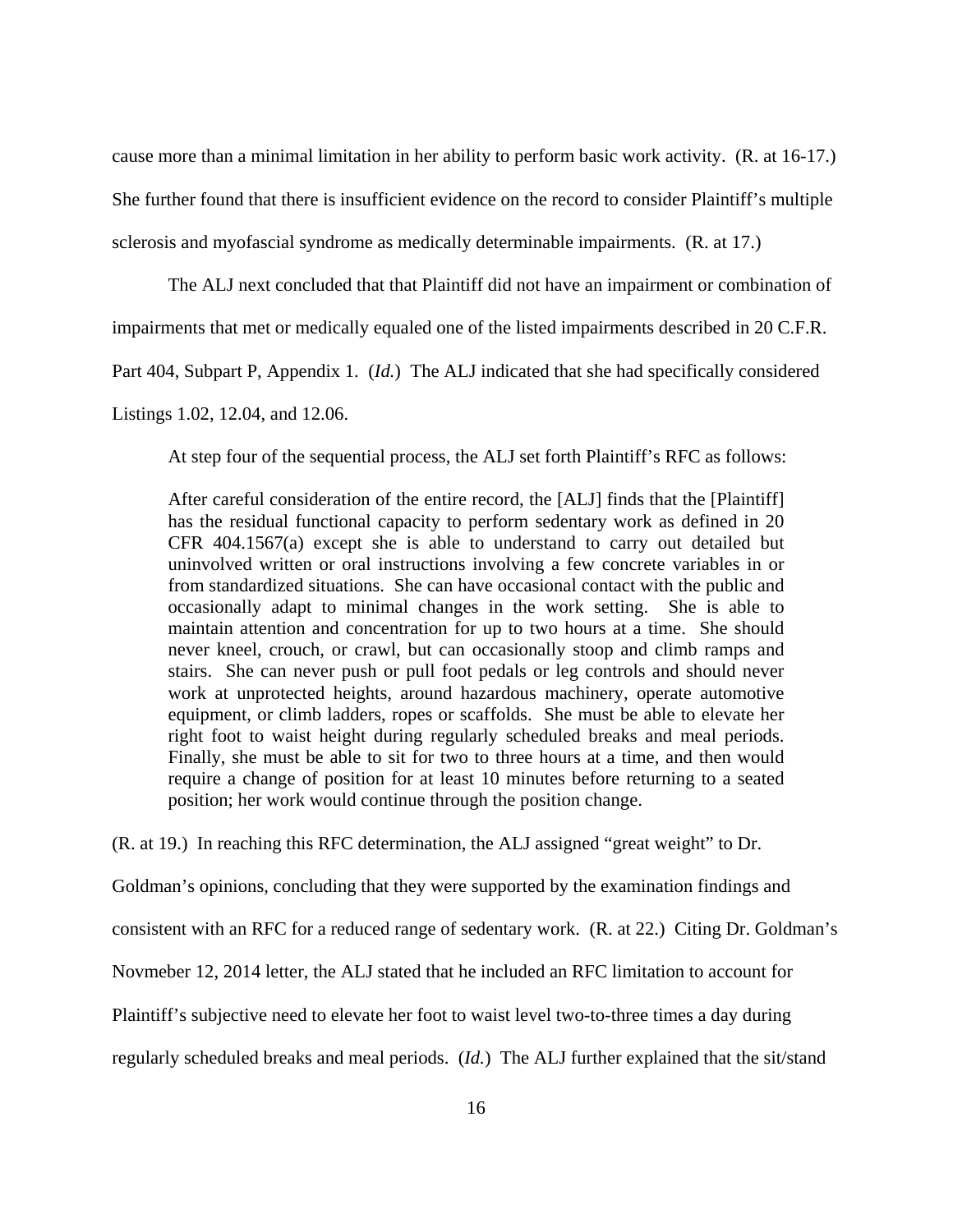option he included in the RFC, which allows Plaintiff to sit for two-to-three hours at a time and change position for at least ten minutes with work continuing through the position change, is also supported by Dr. Goldman's November 2014 letter and Plaintiff's subjective complaints of ongoing pain. (*Id.*)

 In assessing Plaintiff's mental RFC, the ALJ relied upon the evaluations of Drs. Whitchard and Aiken. (R. at 23-24.) The ALJ assigned less weight to the Dr. LaConsay's findings, explaining that they are inconsistent with the medical evidence of record as a whole. (R. at 24.)

 Relying on the VE's testimony, the ALJ determined that even though Plaintiff is unable to perform her past relevant work, other jobs exist in the national economy that she can perform. (R. at 25-26.) The ALJ therefore concluded that Plaintiff was not disabled under the Social Security Act. (R. at 26.)

## **V. STANDARD OF REVIEW**

When reviewing a case under the Social Security Act, the Court "must affirm the Commissioner's decision if it 'is supported by substantial evidence and was made pursuant to proper legal standards.'" *Rabbers v. Comm'r of Soc. Sec.*, 582 F.3d 647, 651 (6th Cir. 2009) (quoting *Rogers v. Comm'r of Soc. Sec.*, 486 F.3d 234, 241 (6th Cir. 2007)); *see also* 42 U.S.C. §  $405(g)$  ("[t]he findings of the Commissioner of Social Security as to any fact, if supported by substantial evidence, shall be conclusive . . . ."). Under this standard, "substantial evidence is defined as 'more than a scintilla of evidence but less than a preponderance; it is such relevant evidence as a reasonable mind might accept as adequate to support a conclusion.'" *Rogers*, 486 F.3d at 241 (quoting *Cutlip v. Sec'y of Health & Hum. Servs.*, 25 F.3d 284, 286 (6th Cir. 1994)).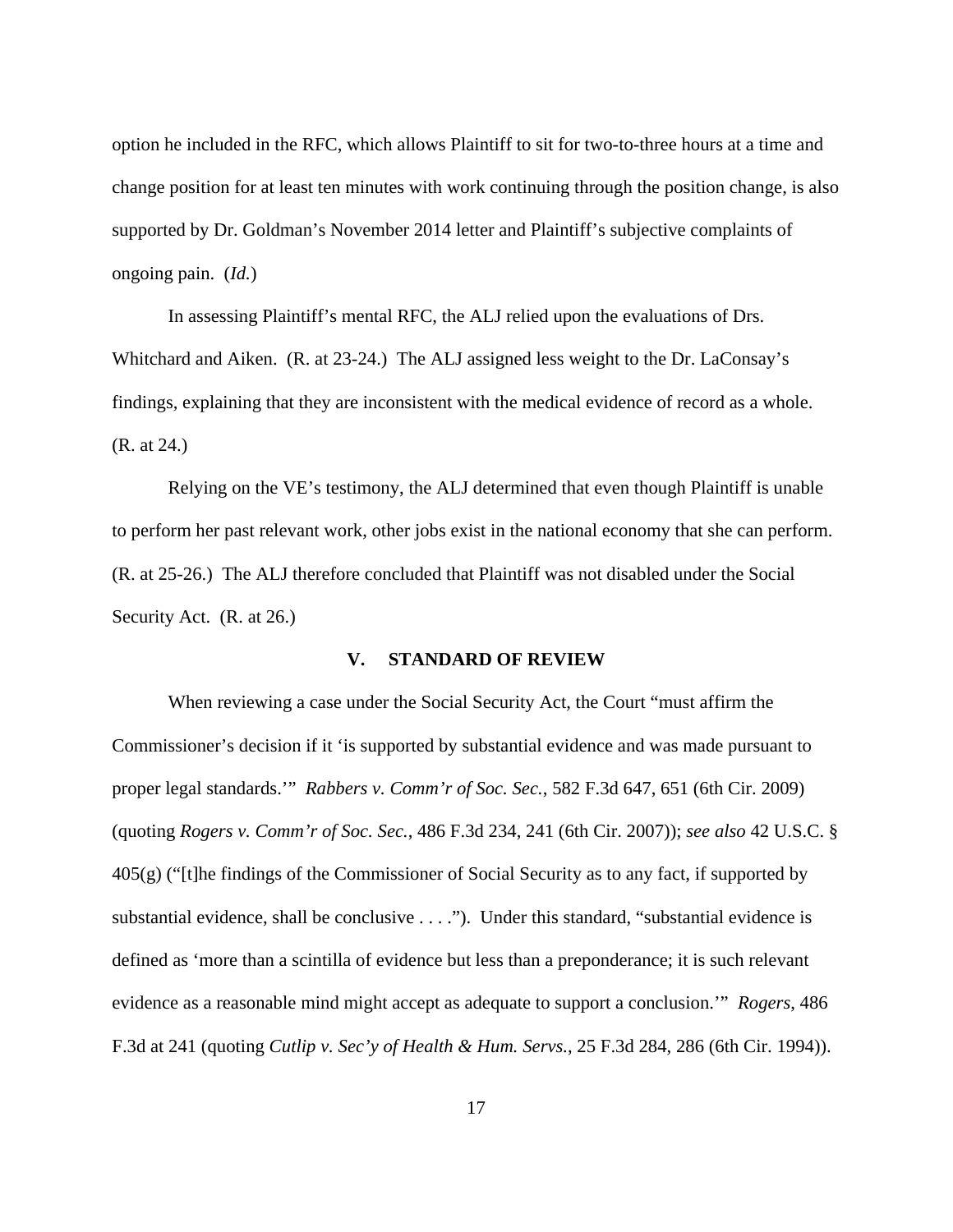Although the substantial evidence standard is deferential, it is not trivial. The Court must "'take into account whatever in the record fairly detracts from [the] weight'" of the Commissioner's decision. *TNS, Inc. v. NLRB*, 296 F.3d 384, 395 (6th Cir. 2002) (quoting *Universal Camera Corp. v. NLRB*, 340 U.S. 474, 487 (1951)). Nevertheless, "if substantial evidence supports the ALJ's decision, this Court defers to that finding 'even if there is substantial evidence in the record that would have supported an opposite conclusion.'" *Blakley v. Comm'r of Soc. Sec.*, 581 F.3d 399, 406 (quoting *Key v. Callahan*, 109 F.3d 270, 273 (6th Cir. 1997)). Finally, even if the ALJ's decision meets the substantial evidence standard, "'a decision of the Commissioner will not be upheld where the SSA fails to follow its own regulations and where that error prejudices a claimant on the merits or deprives the claimant of a substantial right.'" *Rabbers*, 582 F.3d at 651 (quoting *Bowen v. Comm'r of Soc. Sec.*, 478 F.3d 742, 746 (6th Cir. 2007)).

## **VI. ANALYSIS**

 Plaintiff advances three contentions of error. First, Plaintiff maintains that the ALJ failed to properly consider Dr. Goldman's opinions. Second, Plaintiff contends that the ALJ erred in evaluating her allegations of pain. Finally, Plaintiff asserts that the ALJ's determination that her conversion disorder does not meet or equal Listing 12.07 is not supported by substantial evidence. The Court considers these contentions of error in turn.

### **A. The ALJ's Evaluation of Dr. Goldman's Opinions**

The Undersigned finds Plaintiff's challenges to the ALJ's consideration and weighing of Dr. Goldman's opinions to be without merit.

The ALJ must consider all medical opinions that he or she receives in evaluating a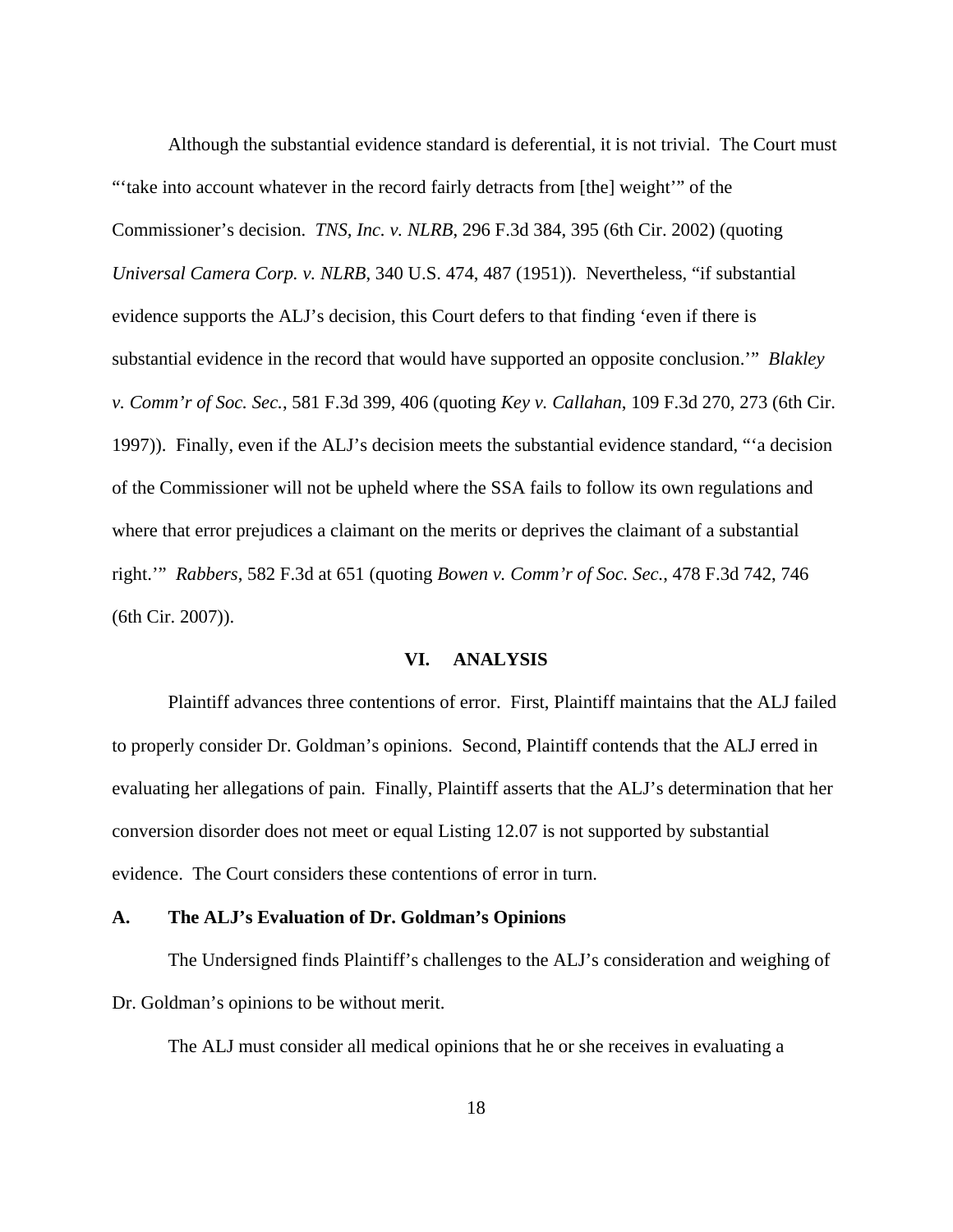claimant's case. 20 C.F.R. § 416.927(c). The applicable regulations define medical opinions as "statements from physicians and psychologists or other acceptable medical sources that reflect judgments about the nature and severity of your impairment(s), including your symptoms, diagnosis and prognosis, what you can still do despite impairment(s), and your physical or mental restrictions." 20 C.F.R. § 416.927(a)(2).

 The ALJ generally gives deference to the opinions of a treating source "since these sources are likely to be the medical professionals most able to provide a detailed, longitudinal picture of [a patient's] medical impairment(s) and may bring a unique perspective to the medical evidence that cannot be obtained from the objective medical filings alone . . ." 20 C.F.R. § 416.927(c)(2); *Blakley v. Comm'r of Soc. Sec*., 581 F.3d 399, 408 (6th Cir. 2009). If the treating physician's opinion is "well-supported by medically acceptable clinical and laboratory diagnostic techniques and is not inconsistent with the other substantial evidence in [the claimant's] case record, [the ALJ] will give it controlling weight." 20 C.F.R.  $\S$  404.1527(c)(2).

 If the ALJ does not afford controlling weight to a treating physician's opinion, the ALJ must meet certain procedural requirements. *Wilson v. Comm'r of Soc. Sec*., 378 F.3d 541, 544 (6th Cir. 2004). Specifically, if an ALJ does not give a treating source's opinion controlling weight:

[A]n ALJ must apply certain factors-namely, the length of the treatment relationship and the frequency of examination, the nature and extent of the treatment relationship, supportability of the opinion, consistency of the opinion with the record as a whole, and the specialization of the treating source-in determining what weight to give the opinion.

*Id.* Furthermore, an ALJ must "always give good reasons in [the ALJ's] notice of determination or decision for the weight [the ALJ] give[s] your treating source's opinion." 20 C.F.R. §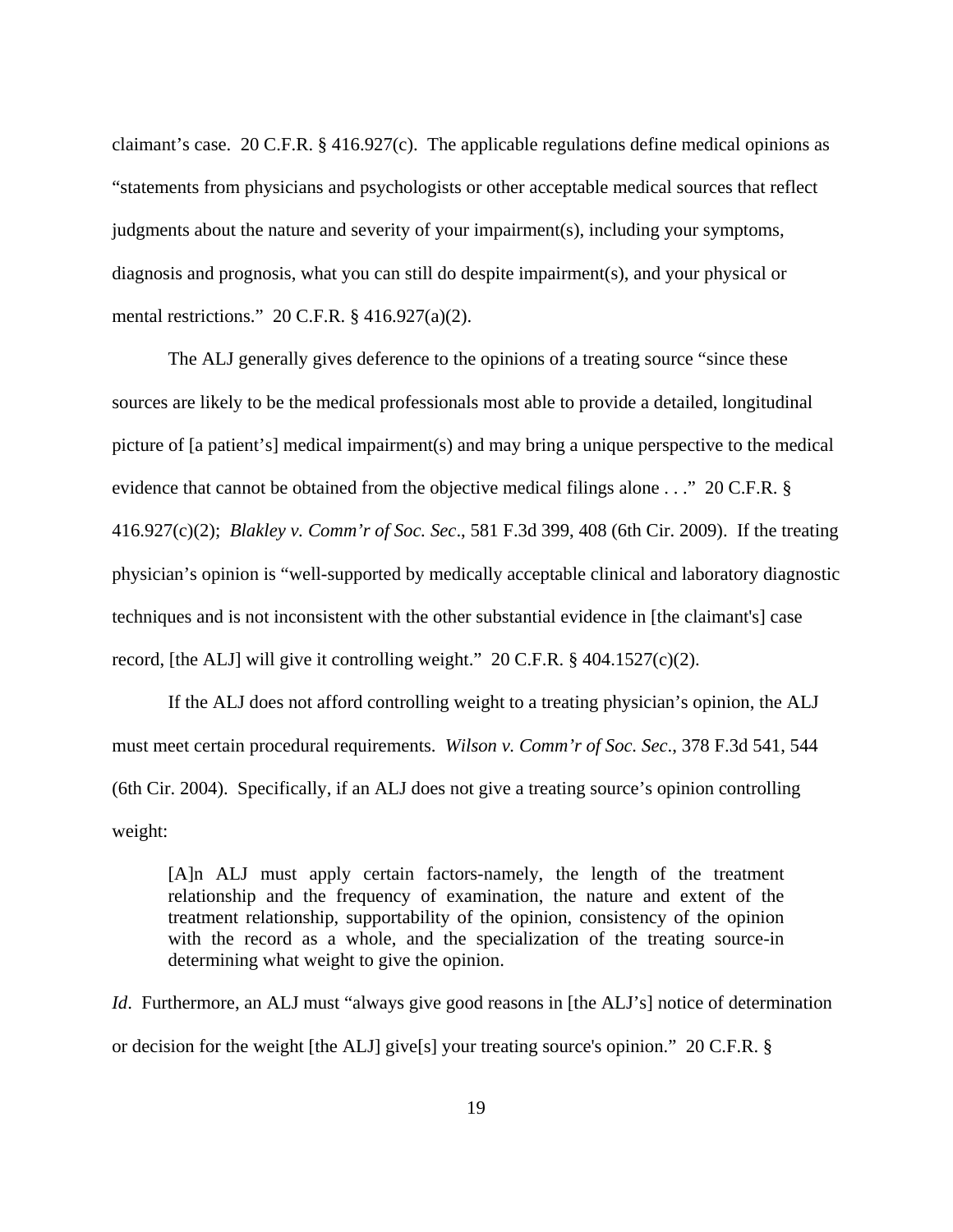416.927(c)(2). Accordingly, the ALJ's reasoning "must be sufficiently specific to make clear to any subsequent reviewers the weight the adjudicator gave to the treating source's medical opinion and the reasons for that weight." *Friend v. Comm'r of Soc. Sec*., 375 F. App'x 543, 550 (6th Cir. 2010) (internal quotation omitted). The United States Court of Appeals for the Sixth Circuit has stressed the importance of the good-reason requirement:

"The requirement of reason-giving exists, in part, to let claimants understand the disposition of their cases," particularly in situations where a claimant knows that his physician has deemed him disabled and therefore "might be especially bewildered when told by an administrative bureaucracy that she is not, unless some reason for the agency's decision is supplied." *Snell v. Apfel*, 177 F.3d 128, 134 (2d Cir. 1999). The requirement also ensures that the ALJ applies the treating physician rule and permits meaningful review of the ALJ's application of the rule. *See Halloran v. Barnhart*, 362 F.3d 28, 32–33 (2d Cir. 2004).

*Wilson*, 378 F.3d at 544–45. Thus, the reason-giving requirement is "particularly important when the treating physician has diagnosed the claimant as disabled." *Germany-Johnson v. Comm'r of Soc. Sec.*, 313 F. App'x 771, 777 (6th Cir. 2008) (citing *Rogers*, 486 F.3d at 242). There is no requirement, however, that the ALJ "expressly" consider each of the *Wilson* factors within the written decision. *See Tilley v. Comm'r of Soc. Sec*., 394 F. App'x 216, 222 (6th Cir. 2010) (indicating that, under *Blakley* and the good reason rule, an ALJ is not required to explicitly address all of the six factors within 20 C.F.R.  $\S$  404.1527(c)(2) for weighing medical opinion evidence within the written decision).

 Finally, the Commissioner reserves the power to decide certain issues, such as a claimant's residual functional capacity. 20 C.F.R. § 404.1527(d). Although the ALJ will consider opinions of treating physicians "on the nature and severity of your impairment(s)," opinions on issues reserved to the Commissioner are generally not entitled to special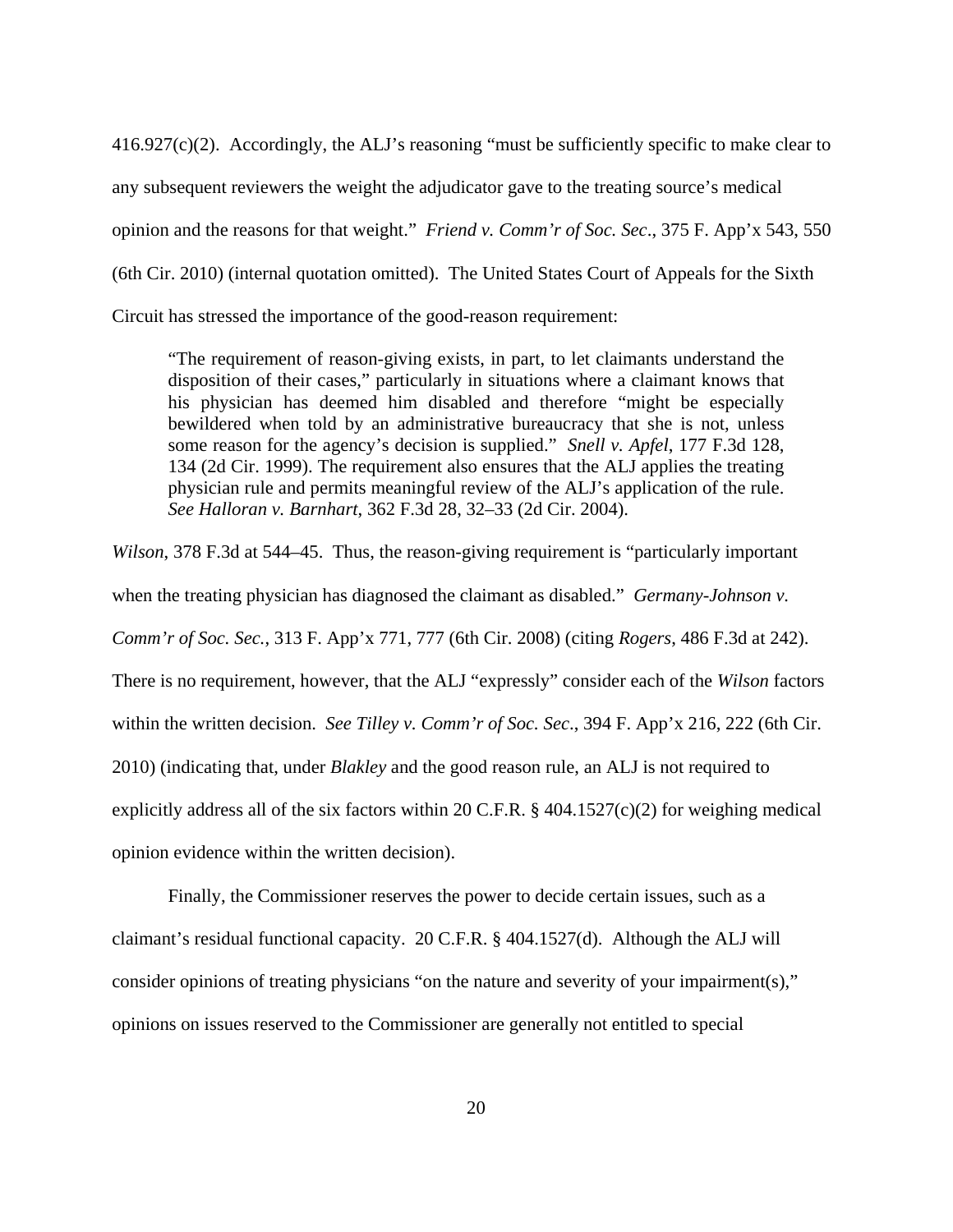significance. 20 C.F.R. § 404.1527(d); *Bass v. McMahon*, 499 F.3d 506, 511 (6th Cir. 2007).

 Here, the ALJ considered and discussed Dr. Goldman's opinions and assigned them "great weight," reasoning that the opinions were "supported by examination findings and consistent with a residual functional capacity for a reduced range of sedentary work." (R. at 22.) Notwithstanding according his opinions great weight, the ALJ found Plaintiff to be *more*  restricted than Dr. Goldman opined in several regards. For example, the ALJ limited Plaintiff to "no kneeling, crouching, or crawling, which accounts from the claimant's knee pain," "no pushing or pulling of foot pedals or leg controls with the bilateral lower extremities," and "no operating automotive equipment." (*Id*.) The ALJ also incorporated the additional limitations set forth in Dr. Goldman's revised November 2014 opinion. Specifically, the ALJ included a limitation to address Plaintiff's "subjective findings" that she reported to Dr. Goldman, namely, that she needed to elevate her leg two or three times per day over an eight-hour day. The ALJ found Plaintiff to be less restricted only in regards to her ability to utilize her upper extremities, reasoning as follows:

Although Dr. Goldman limited the claimant to frequent reaching, pushing, and pulling with the bilateral upper extremities, the undersigned has not included these limitations in the residual functional capacity, as the objective evidence does not show any complaints of pain or physical limitations relating to the neck or upper extremities.

(*Id*.)

 Plaintiff maintains that the ALJ "seems to only focus on [Dr. Goldman's] thoughts that treatment should be able to cure the pain" and that her "pain would eventually resolve with medical treatment and that treatment has been successful in lessening Plaintiff's degree of pain." (Pl.'s Statement of Errors 13-14, ECF No. 19.) Plaintiff's also posits that the ALJ "did not focus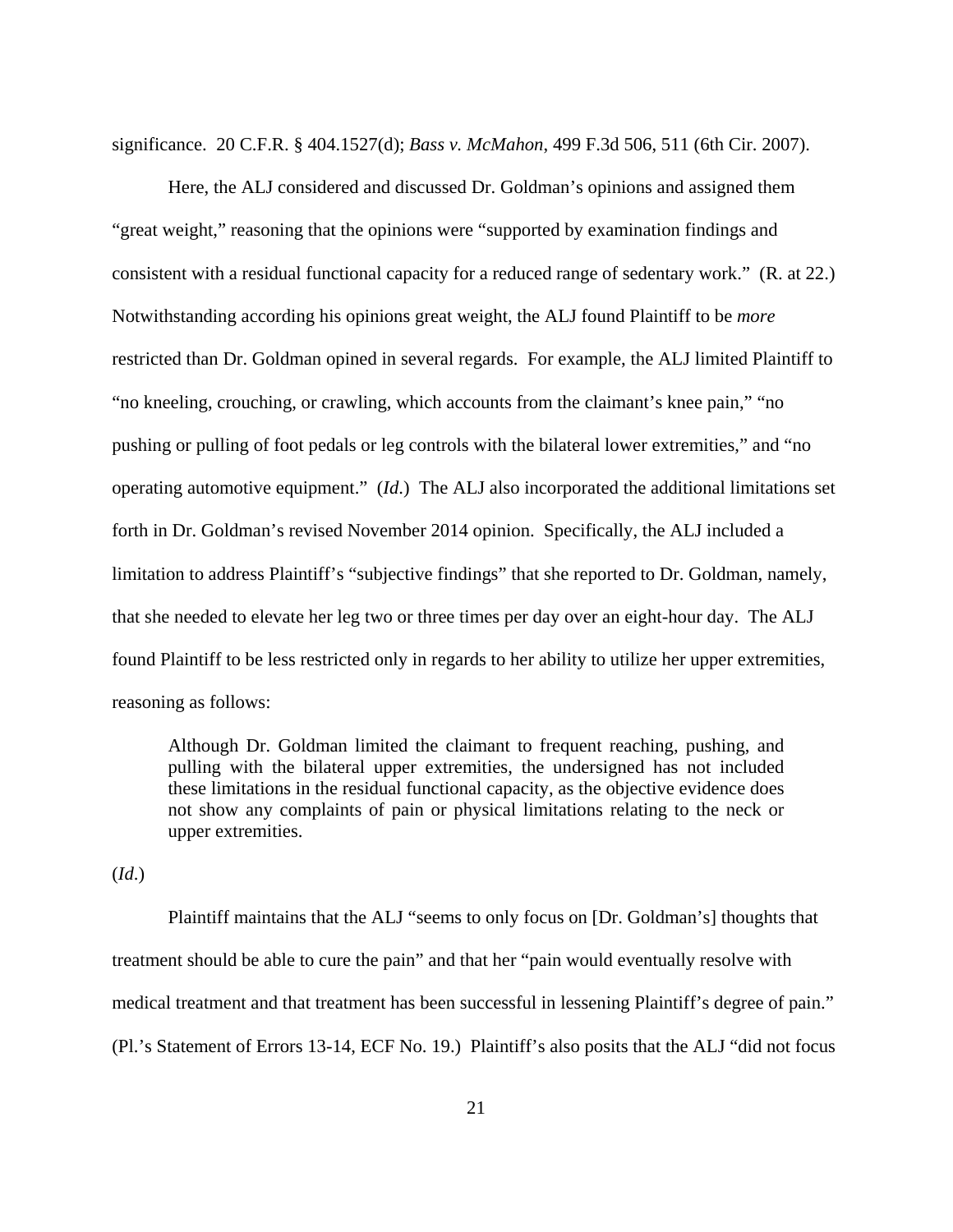on the most recent and most valuable opinion" from November 12, 2014. (*Id*. at 14.) She

concludes that "[t]he ALJ erred in simply presuming that [Plaintiff's] pain was controlled . . . ."

(*Id*. at 15.)

 Contrary to Plaintiff's assertions, the ALJ did not focus solely on Dr. Goldman's opinions that Plaintiff's pain could be resolved or that treatment had been successful in lessening the pain. Rather, the ALJ thoroughly considered the entirety of the opinions Dr. Goldman rendered in both the pain assessment form and also his November 12, 2014 letter. Specifically, the ALJ offered the following discussion of the opinions at issue:

Dr. Goldman also completed a pain assessment form indicating that the claimant's pain is present to such an extent as to be distracting to adequate performance of daily activities and/or work. Furthermore, he noted that physical activities such as walking, standing, bending, stooping, and moving of the extremities greatly increases the claimant's pain to such a degree as to cause distraction from task or total abandonment of tasks; significant medication side effects may be expected, which may limit the effectiveness of work performance; and pain and or drug side effects can be expected to be severe and to limit effectiveness due to distraction, inattentiveness, and drowsiness. Nevertheless, with respect to the claimant's long term prospects for recovery, Dr. Goldman found that the frequency and degree of pain should diminish to an insignificant level, but will still be present, and that in this case, treatment has been quite successful in lessening the claimant's degree of pain.

Thereafter, in a letter dated November 12, 2014, Dr. Goldman indicated that the claimant is unable to perform at the exertional level assessed in October 2014. Specifically, Dr. Goldman opined that the claimant can only sit for two to three hours at a time, with what she says is having to elevate her right leg in a semi-flexed recumbent position to help relieve the pain, and that she would require this elevation at least two to three times over an eight hour day per her subjective findings.

(R. at 21-22 (internal citations to the record omitted).) Further, the ALJ did not, as Plaintiff suggests, "assume Plaintiff's pain was controlled," but instead included both mental and physical RFC limitations to specifically address her "subjective findings" and allegations of pain. In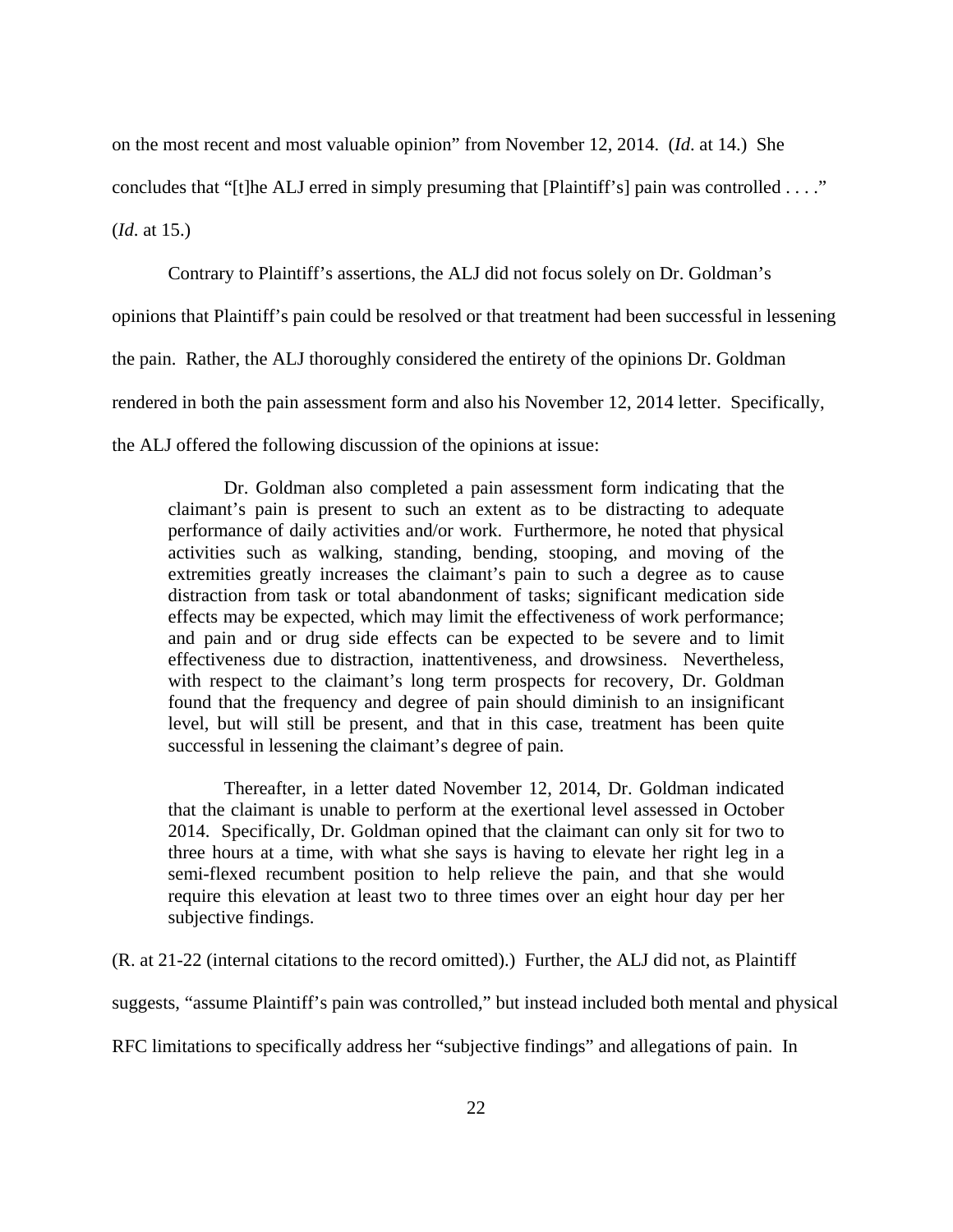addition to the physical limitations discussed above, the ALJ limited Plaintiff to "work at the unskilled level with minimal changes" to account for "any decreased attention or concentration due to pain or medication side effects." (R. at 22-23.) As the ALJ explained, Plaintiff's "past relevant work was skilled; therefore, the reduction in skill level is significant." (R. at 23.)

 In sum, the Court concludes that the ALJ did not violate the treating physician rule or otherwise err in her assessment of Dr. Goldman's opinions. Her RFC is either more restrictive or accommodates the limitations Dr. Goldman opined with the exception of Plaintiff's ability to utilize her upper extremities, for which the ALJ offered good reasons for rejecting. Plaintiff's first contention of error is therefore **OVERRULED**.

## **B. Evaluation of Pain**

 The ALJ concluded that Plaintiff's "statements concerning the intensity, persistence and limiting effects of [her alleged] symptoms [were] not entirely credible." (R. at 20.) In her second contention of error, Plaintiff challenges the ALJ's consideration of her allegations of pain. The Court finds this contention of error to lack merit.

 The Sixth Circuit has provided the following guidance in considering an ALJ's credibility assessment:

Where the symptoms and not the underlying condition form the basis of the disability claim, a two-part analysis is used in evaluating complaints of disabling pain. 20 C.F.R. § 416.929(a); *Buxton v. Halter*, 246 F.3d 762, 773 (6th Cir. 2001); *Felisky v. Bowen*, 35 F.3d 1027, 1038-39 (6th Cir. 1994). First, the ALJ will ask whether the there is an underlying medically determinable physical impairment that could reasonably be expected to produce the claimant's symptoms. 20 C.F.R. § 416.929(a). Second, if the ALJ finds that such an impairment exists, then he must evaluate the intensity, persistence, and limiting effects of the symptoms on the individual's ability to do basic work activities. *Id.* 

*Rogers*, 486 F.3d at 247.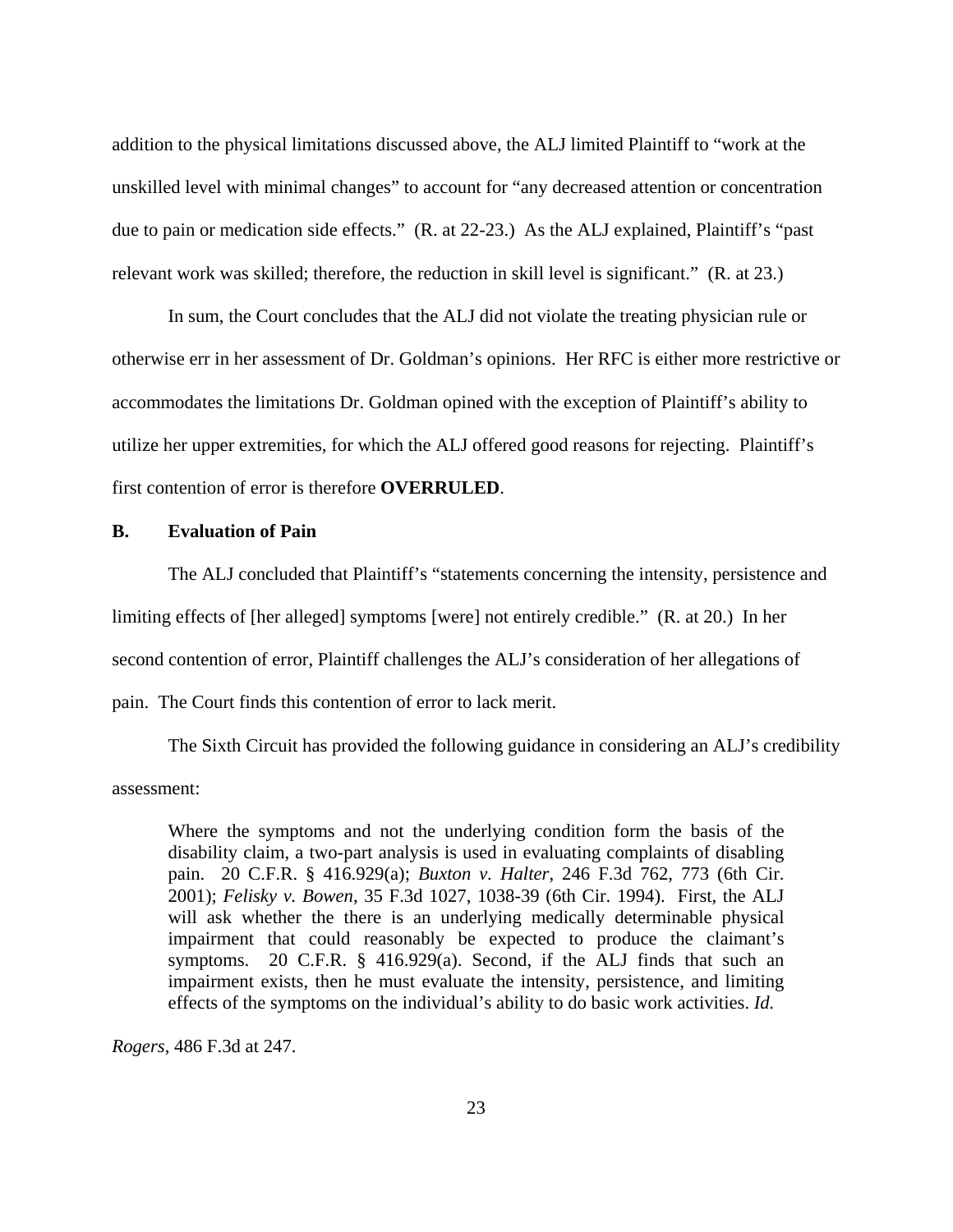"The ALJ's assessment of credibility is entitled to great weight and deference, since he [or she] had the opportunity to observe the witness's demeanor." *Infantado v. Astrue*, 263 F. App'x 469, 475 (6th Cir. 2008) (citing *Walters v. Comm'r of Soc. Sec.*, 127 F.3d 525, 531 (6th Cir. 1997)); *Sullenger v. Comm'r of Soc. Sec.*, 255 F. App'x 988, 995 (6th Cir. 2007) (declining to disturb the ALJ's credibility determination, stating that: "[w]e will not try the case anew, resolve conflicts in the evidence, or decide questions of credibility" (citation omitted)). This deference extends to an ALJ's credibility determinations "with respect to [a claimant's] subjective complaints of pain." *Allen v. Comm'r of Soc. Sec.*, 561 F.3d 646, 652 (6th Cir. 2009) (quoting *Siterlet v. Sec'y of Health & Hum. Servs*., 823 F.2d 918, 920 (6th Cir.1987)). Despite this deference, "an ALJ's assessment of a claimant's credibility must be supported by substantial evidence." *Walters*, 127 F.3d at 531. Furthermore, the ALJ's decision on credibility must be "based on a consideration of the entire record." *Rogers*, 486 F.3d at 247 (internal quotation omitted). An ALJ's explanation of his or her credibility decision "must be sufficiently specific to make clear to the individual and to any subsequent reviewers the weight the adjudicator gave to the individual's statements and the reasons for that weight." *Id.* at 248; *see also Mason v. Comm'r of Soc. Sec. Admin.*, No. 1:06–CV–1566, 2012 WL 669930, at \*10 (N.D. Ohio Feb. 29, 2012) ("While the ALJ's credibility findings 'must be sufficiently specific', *Rogers*, 486 F.3d at 248, the intent behind this standard is to ensure meaningful appellate review.").

 "Discounting credibility to a certain degree is appropriate where an ALJ finds contradictions among the medical reports, claimant's testimony, and other evidence." *Walters*, 127 F.3d at 531. In addition, the Regulations list a variety of factors an ALJ must consider in evaluating the severity of symptoms, including a claimant's daily activities; the effectiveness of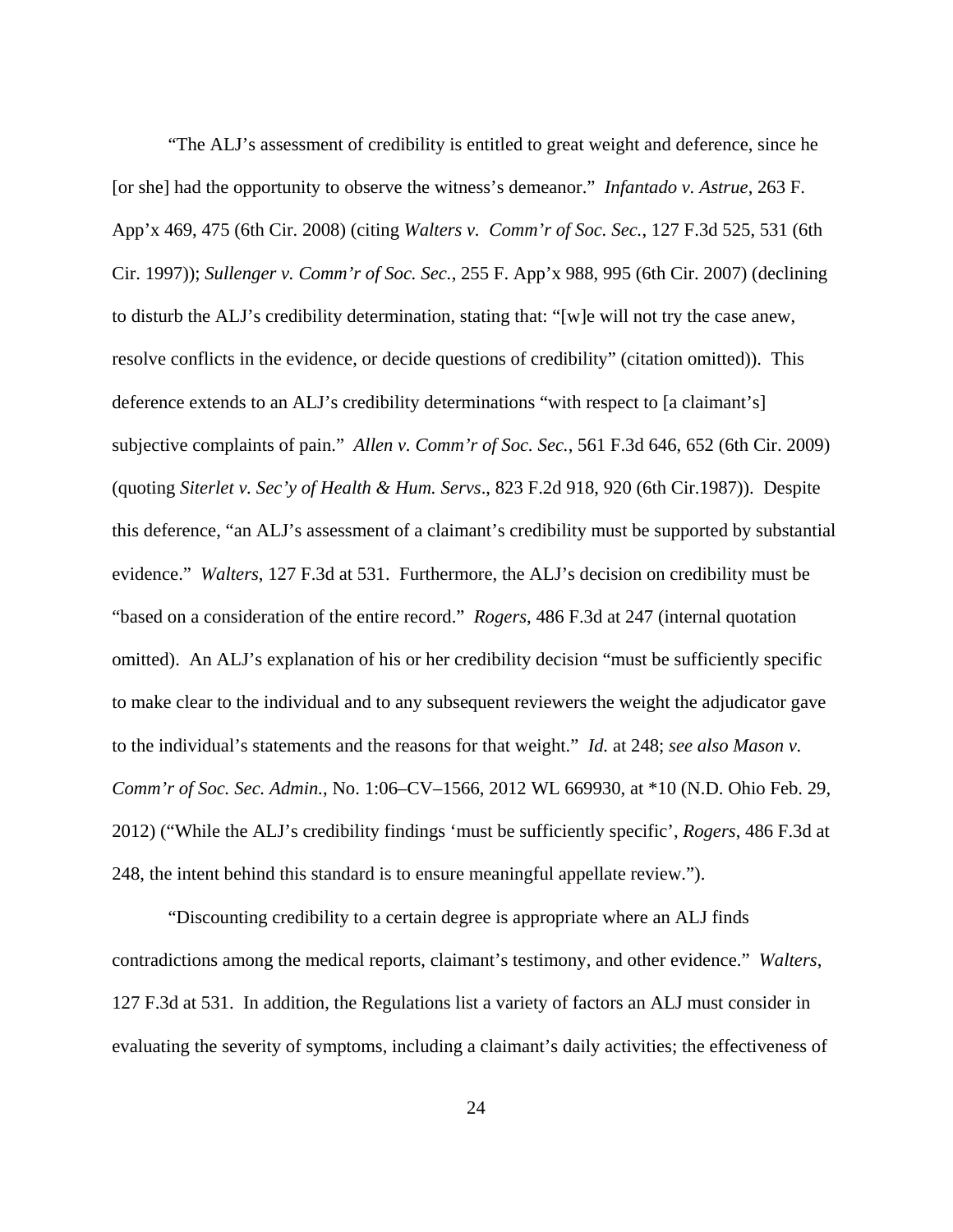medication; and treatment other than medication. 20 C.F.R. § 404.1529(c)(3); SSR 96–7p, 1996 WL 374186 (July 2, 1996)<sup>1</sup>; *but see Ewing v. Astrue*, No. 1:10–cv–1792, 2011 WL 3843692, at \*9 (N.D. Ohio Aug. 12, 2011) (suggesting that although an ALJ is required to consider such factors, he or she is not required to discuss every factor within the written decision) (Report and Recommendation later adopted). The Sixth Circuit has held that "even if an ALJ's adverse credibility determination is based partially on invalid reasons, harmless error analysis applies to the determination, and the ALJ's decision will be upheld as long as substantial evidence remains to support it." *Johnson v. Comm'r of Soc. Sec.*, 535 F. App'x 498, 507 (6th Cir. 2013) (citing *Ulman v. Comm'r of Soc. Sec.*, 693 F.3d 709, 714 (6th Cir. 2012)).

 Here, the Court finds that the ALJ's detailed discussion amply supplies substantial evidence supporting her credibility finding and that she properly considered the requisite factors in assessing Plaintiff's allegations of pain. For example, the ALJ included a lengthy and thorough discussion of the record evidence, including the objective medical findings. *See* 20 C.F.R.  $\S 404.1529(c)(2)$  (objective medical findings are useful in assessing the intensity and persistence of a claimant's symptoms). The ALJ also reasonably considered that Plaintiff required and received only conservative treatment and that at times she did not seek treatment or comply with treatment recommendations. *See* SSR 96–7p, 1996 WL 374186 (July 2, 1996) (in

 $\overline{a}$ 

<sup>&</sup>lt;sup>1</sup>SSR 16-3p, which became effective March 28, 2016, superceded and rescinded SSR 96-7p. See SSR 16-3p, 2016 WL 1119029, at \*1. Because SSR 16-3p does not include explicit language to the contrary, it is not to be applied retroactively. *See Bowen v. Georgetown Univ. Hosp.,* 488 U.S. 204, 208 (1988) ("Retroactivity is not favored in the law. Thus congressional enactments and administrative rules will not be construed to have retroactive effect unless their language requires this result."); *Combs v. Comm'r of Soc. Sec*., 459 F.3d 640, 642 (6th Cir. 2006) ("The Act does not generally give the SSA the power to promulgate retroactive regulations."); *Cruse v. Comm'r of Soc. Sec*., 502 F.3d 532, 541–42 (6th Cir. 2007) (declining to retroactively apply a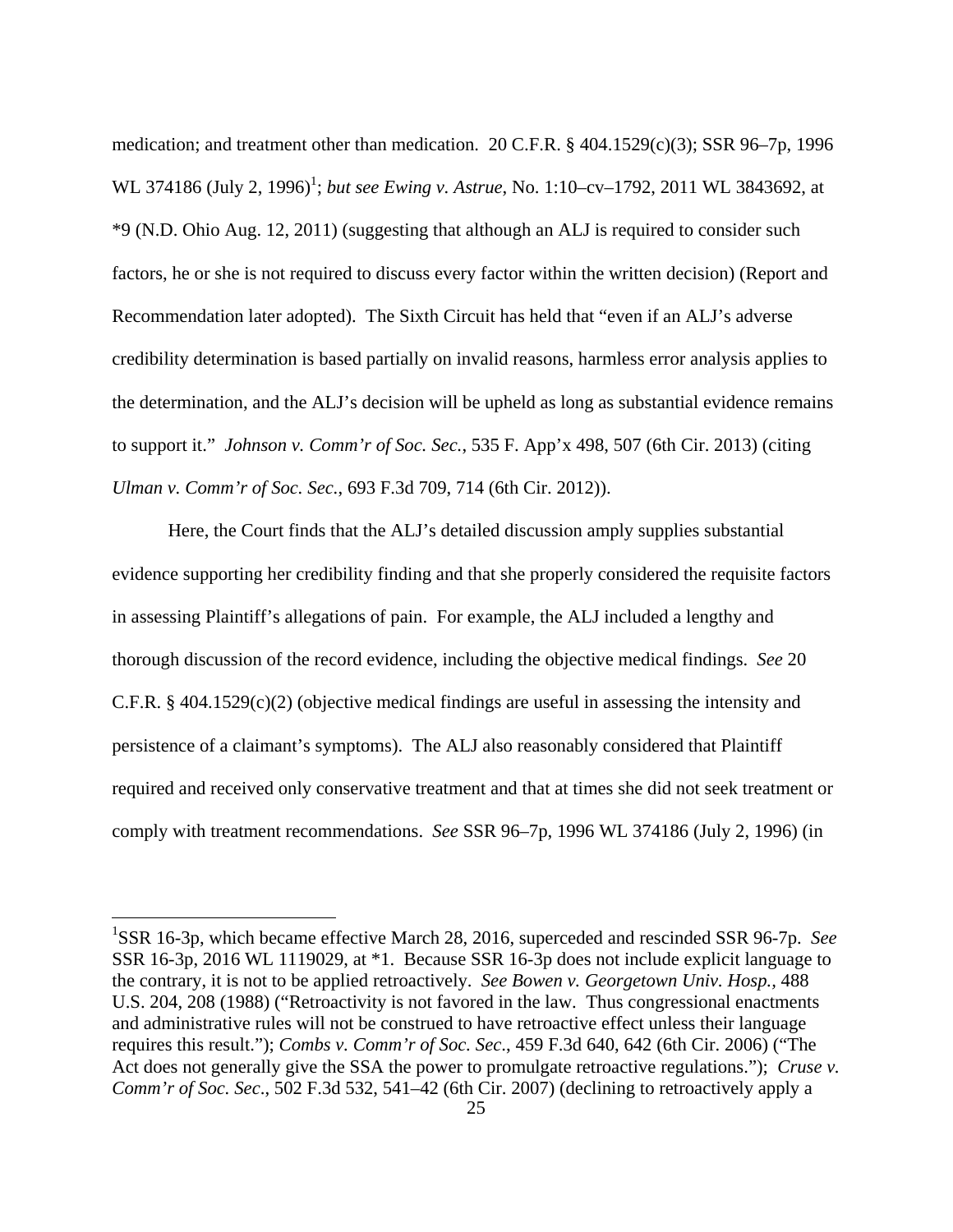assessing credibility, the adjudicator must consider, among other factors, "[t]he type, dosage, effectiveness, and side effects of any medication the individual takes or has taken to alleviate pain or other symptoms" and "[t]reatment, other than medication, the individual receives or has received"); 20 C.F.R. § 404.1529(c)(3) (same); *See Rudd v. Comm'r of Soc. Sec*., 531 F. App'x, 719, 727 (6th Cir.2013) (minimal or lack of treatment is valid reason to discount severity); *Despins v. Comm'r of Soc. Sec*., 257 F. App'x 923, 931 (6th Cir. 2007) ("The ALJ properly considered as relevant the fact that [the claimant's] medical records did not indicate that [claimant] received significant treatment . . . during the relevant time period."); *Sias v. Sec'y of Health & Hum. Servs*., 861 F.2d 475, 480 (6th Cir. 1988) (discounting the claimant's allegations where he failed to follow prescribed treatment); *cf. Lester v. Soc. Sec. Admin.*, 596 F. App'x 387, 389 (6th Cir. 2015) (concluding that ALJ reasonably discounted a doctor's opined limitations where, among other things, the claimant was receiving conservative treatment). The ALJ also reasonably considered the record evidence reflecting Plaintiff's activities of daily living. *See* 20 C.F.R.  $\S$  404.1529(c)(3)(i) (daily activities may be useful to assess nature and severity of claimant's symptoms); *Warner v. Comm'r of Soc. Sec*., 375 F.3d 387, 392 (6th Cir. 2004) ("The administrative law judge justifiably considered [the claimant's] ability to conduct daily life activities in the face of his claim of disabling pain."). Finally, the ALJ relied upon and assigned "great weight" to Dr. Goldman's opinions. (R. at 22.) Review of Dr. Goldman's opinions reveal that he, too, found Plaintiff to not be fully credible—despite her allegations on November 12, 2014, that she could not sit for any amount of time without significant pain, Dr. Goldman concluded that she remained able to sit for two-to-three hours at a time if she were permitted to

newly effective Social Security Ruling in the absence of language reflecting the Administration's

<u>.</u>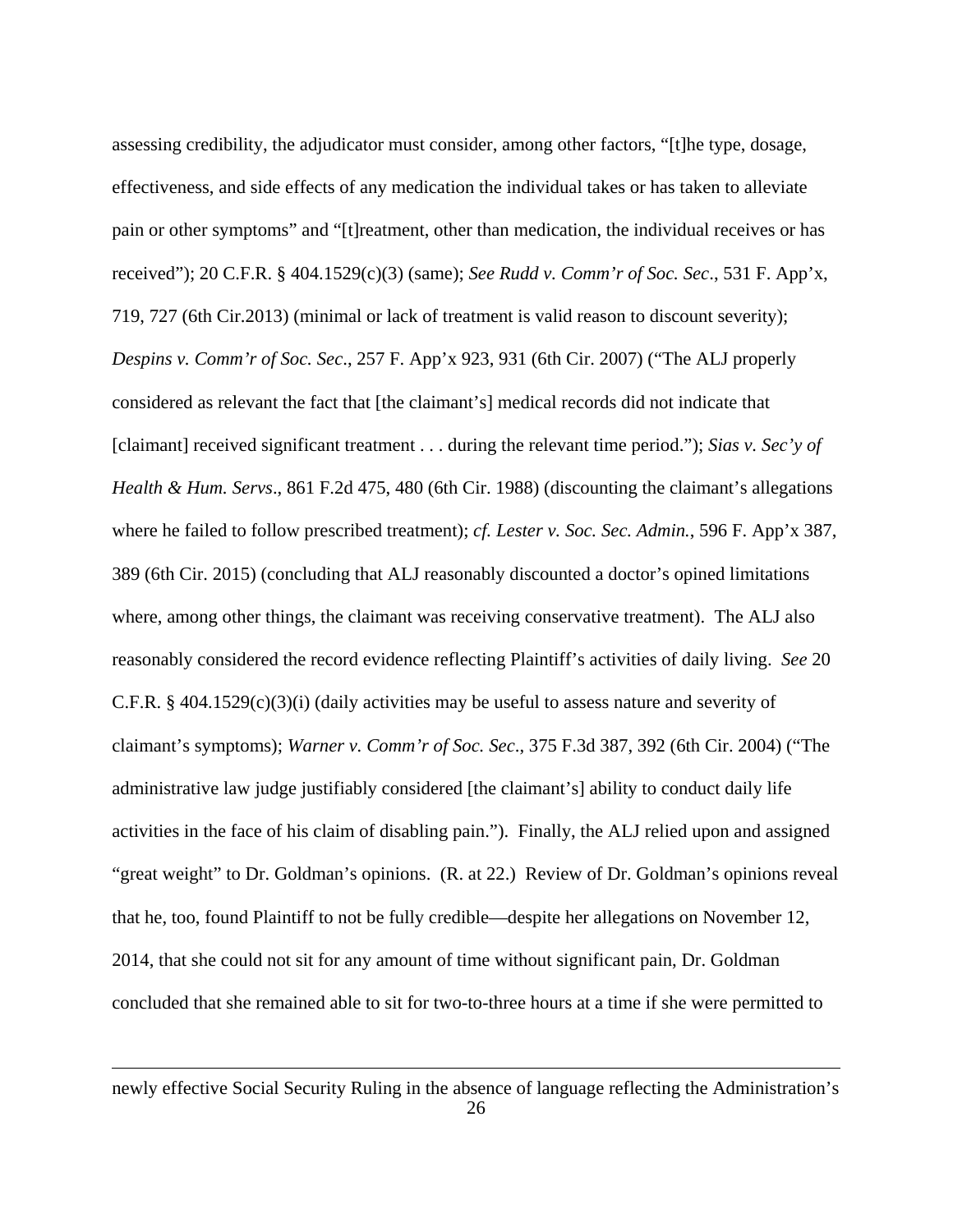elevate her leg two or three times over an eight-hour day. (R. at 847.) As discussed above, the ALJ accommodated this limitation with in her RFC assessment.

 In sum, the Court finds that the ALJ's assessment of Plaintiff's credibility was based on consideration of the entire record and is supported by substantial evidence. Accordingly, applying the applicable deferential standard of review, the Court concludes that the ALJ's credibility determination was not erroneous. Plaintiff's second contention of error is therefore **OVERRULED.** 

#### **C. Listing 12.07**

 For her final contention of error, Plaintiff maintains that the ALJ erroneously failed to explain why she did not meet or medically equal Listing 12.07.

 In determining whether a claimant is disabled, an ALJ must consider whether the claimant's impairments meet Social Security Listing requirements. 20 C.F.R. §§  $404.1520(a)(4)(iii)$ ,  $416.920(a)(4)(iii)$ . If the impairment is listed or is medically equivalent to a listed impairment, the claimant is found disabled and benefits are awarded. 20 C.F.R. § 404.1520(d). A claimant's impairment must meet every element of a Listing before the Commissioner may conclude that he or she is disabled. *Sullivan v. Zebley*, 493 U.S. 521, 530 (1990) ("For a claimant to show that his impairment matches a listing, it must meet *all* of the specified medical criteria."). *Bowen v. Yuckert*, 482 U.S. 137, 146 n.5 (1987). The claimant shoulders the burden of producing medical evidence that establishes that all of the elements are satisfied.It is not sufficient to come to close to meeting the conditions of a Listing. *See, e.g., Dorton v. Heckler*, 789 F.2d 363, 367 (6th Cir. 1989) (Commissioner's decision affirmed where

<u>.</u>

intent to apply it retroactively).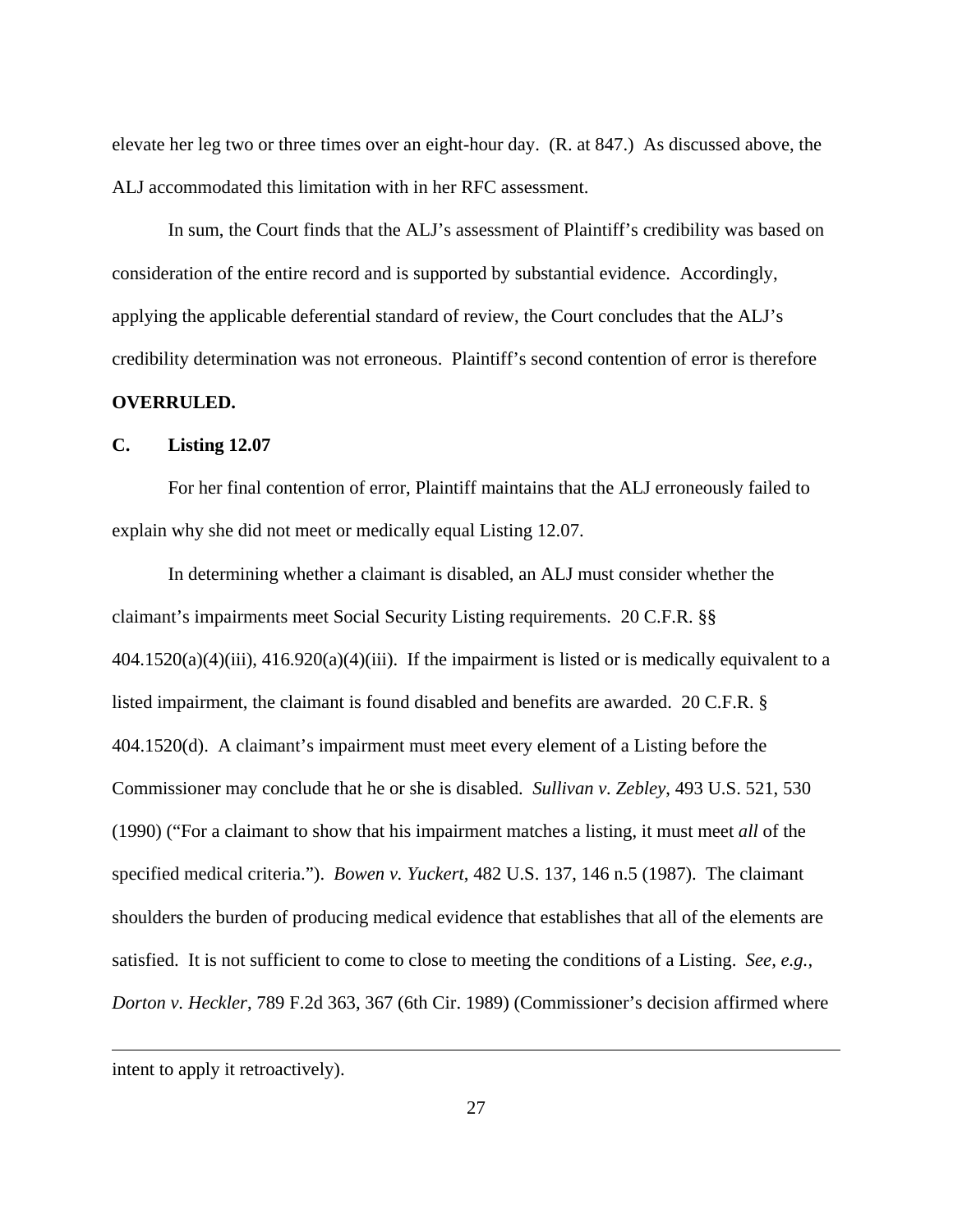medical evidence "almost establishes a disability" under Listing). The regulations provide that in making a medical equivalence determination, the Social Security Administration will "consider the opinion given by one or more medical or psychological consultants designated by the Commissioner." 20 C.F.R. § 404.1526(c).

 Listing 12 addresses nine specific mental disorders. Every mental disorder addressed in the Listing includes *two* components, a diagnostic component, which consists of a description of the mental disorder; and a severity component, which consists of specific criteria measuring the severity of the identified mental disorder. *See* 20 C.F.R. pt. 404, Subpt. P, App. 1,  $(A)$ – $(C)$ .

 Listing 12.07 addresses somatoform disorders. 20 C.F.R. Pt 404, Subpt. P, App. 1 § 12.07 (West 2016). To satisfy this Listing, Plaintiff must demonstrate that she satisfies both the "A" *and* "B" criteria or alternatively, that she satisfies the "C" criteria of the Listings. Here, Plaintiff does not contend that she meets the requirements of paragraph C in either Listing, but instead that she satisfies the part "B" criteria. Listing 12.07, like the other Listing 12 mental health listings, require a claimant to satisfy paragraph B criteria by showing marked impairment in at least two of the following: (1) activities of daily living; (2) maintaining social functioning; (3) maintaining concentration, persistence, or pace; or (4) repeated episodes of decompensation, each of extended duration. *See* 20 C .F.R. Pt 404, Subpt. P, App. 1 §§ 12.03, 12.06 (West 2016).

 According to Plaintiff, the ALJ erred in failing to find that she has marked limitations in *all* three of these areas. She does not, however, challenge the ALJ's determination that she has not experienced any episodes of decompensation. Thus, to satisfy Listing 12.06, Plaintiff must demonstrate that she has marked limitations in *at least two* of the areas. The Court finds that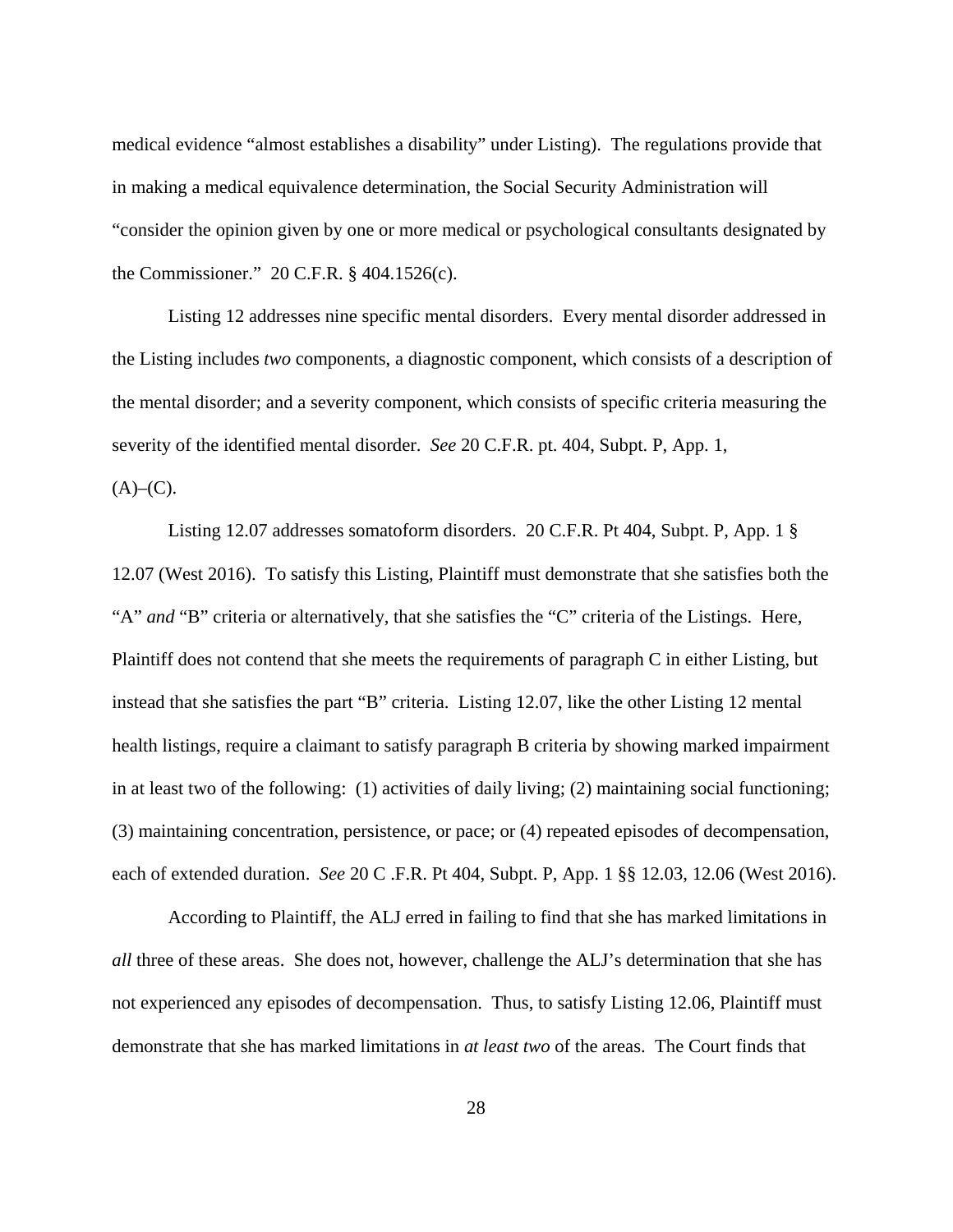Plaintiff has failed to satisfy this burden.

 The criteria in paragraph B "describe[s] impairment-related functional limitations that are incompatible with the ability to do any gainful activity." 20 C.F.R. pt. 404, Subpt. P, App. 1, § 12.00(A) (West 2016). The term "marked" as it is used under the criteria is not defined by specific quantitative threshold, but is instead evaluated "by the nature and overall degree of interference with function." *Id*. at § 12.00(C).

## **1. Activities of Daily Living**

With regard to activities of daily living, the regulations provide as follows:

 Activities of daily living include adaptive activities such as cleaning, shopping, cooking, taking public transportation, paying bills, maintaining a residence, caring appropriately for your grooming and hygiene, using telephones and directories, and using a post office. In the context of your overall situation, we assess the quality of these activities by their independence, appropriateness, effectiveness, and sustainability. We will determine the extent to which you are capable of initiating and participating in activities independent of supervision or direction.

(*Id*.)

The Court finds that the ALJ's reasonably concluded that Plaintiff failed to satisfy her

burden to demonstrate that she has marked restrictions in her activities of daily living. In

reaching this conclusion, the ALJ reasoned as follows:

In activities of daily living, the claimant has mild restriction. This finding is consistent with Dr. Hinton's opinion and supported by the medical evidence of record as a whole. Although she reports that she does not do any cooking or housework, the claimant is independent in self-care and typically presents at medical appointments with good hygiene. Furthermore, although she is limited in her work around the house, records indicate that she enjoys going out at nights, singing karaoke and playing cards.

(R. at 18.) In addition, the ALJ also relied upon and opined limitations consistent with the

opinion of Dr. Witchard, who explicitly found that Plaintiff "is able to perform ADL's." (R. at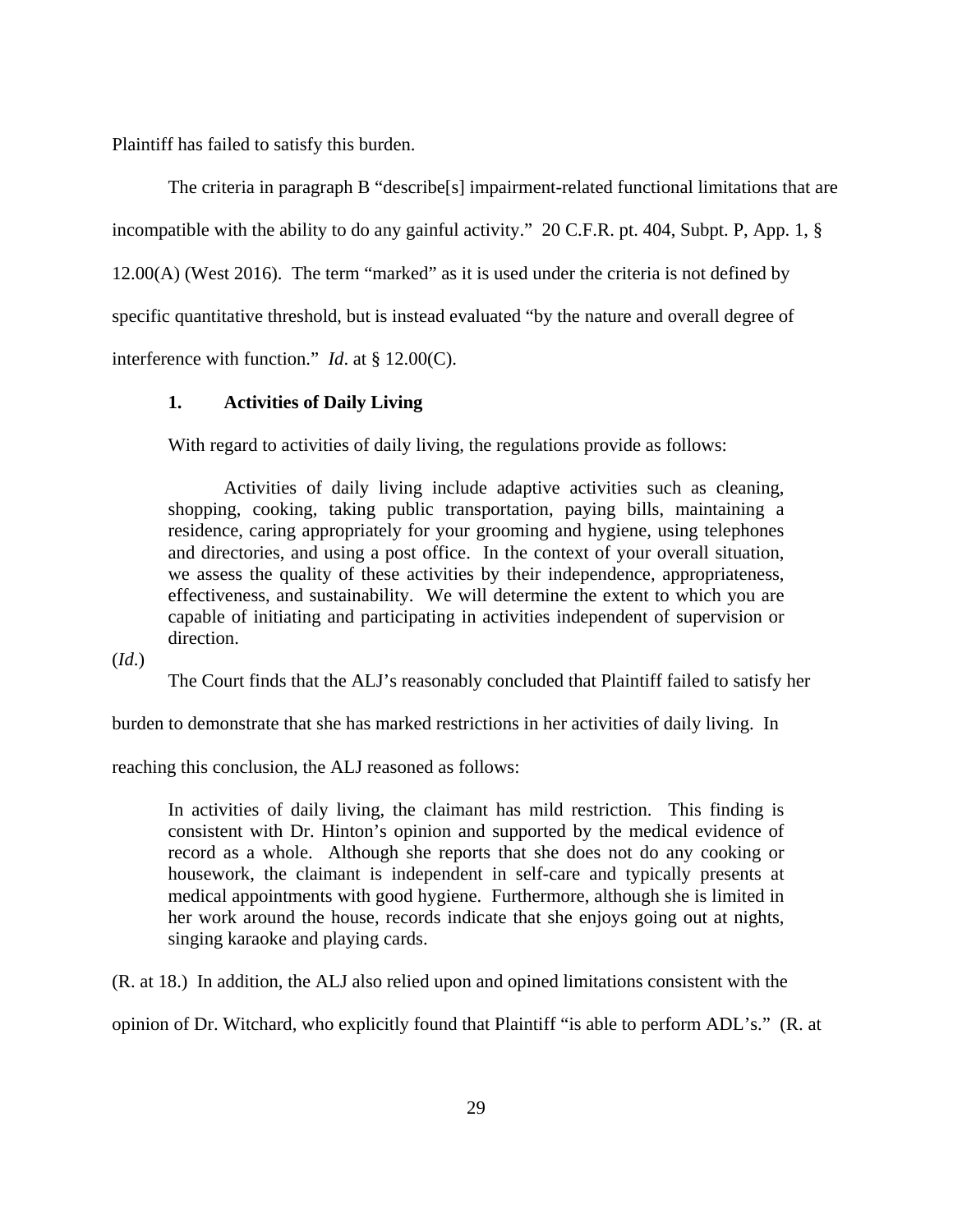23-24; R. at 753.) Plaintiff relies upon her own testimony to rebut the ALJ's finding, but the

ALJ found her testimony to be not credible. In light of the foregoing, the Court finds that

substantial evidence supports the ALJ's determination that Plaintiff did not have marked

restrictions in her activities of daily living.

# **2. Social Functioning**

For social functioning, the regulations provide as follows:

Social functioning refers to your capacity to interact independently, appropriately, effectively, and on a sustained basis with other individuals. Social functioning includes the ability to get along with others, such as family members, friends, neighbors, grocery clerks, landlords, or bus drivers. You may demonstrate impaired social functioning by, for example, a history of altercations, evictions, firings, fear of strangers, avoidance of interpersonal relationships, or social isolation. You may exhibit strength in social functioning by such things as your ability to initiate social contacts with others, communicate clearly with others, or interact and actively participate in group activities. We also need to consider cooperative behaviors, consideration for others, awareness of others' feelings, and social maturity. Social functioning in work situations may involve interactions with the public, responding appropriately to persons in authority (e.g., supervisors), or cooperative behaviors involving coworkers.

20 C.F.R. pt. 404, Subpt. P, App. 1, § 12.00(C).

The Court finds that the ALJ's reasonably concluded that Plaintiff failed to satisfy her

burden to demonstrate that she has marked restrictions in her social functioning. In reaching this

conclusion, the ALJ reasoned as follows:

In social functioning, [Plaintiff] has moderate difficulties. This finding is also more restrictive than Dr. Hinton's opinion. However, the undersigned finds that moderate limitations are warranted based on [Plaintiff's] diagnoses of generalized anxiety disorder, which can make it difficult for her to interact with others. Nevertheless, greater limitations are not warranted, as [Plaintiff] is able to interact with friends and family and otherwise presents cooperatively at medical appointments.

(R. at 18.)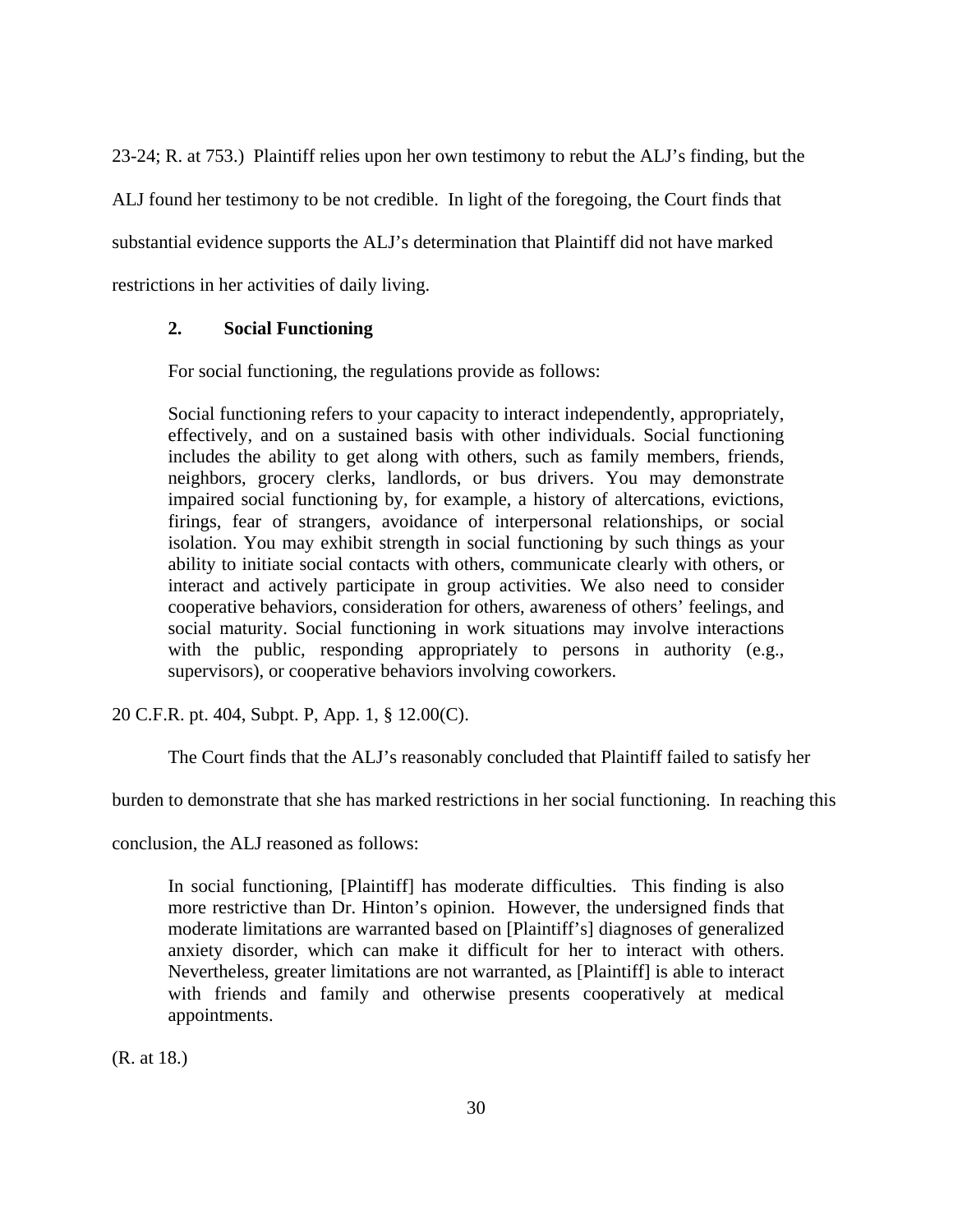Plaintiff relies upon the April 2011 opinion of Dr. LaConsay and also her testimony that her kids have to come into her bed to play games to argue she has marked impairment in social functioning. The ALJ, however, offered good reasons for not crediting Dr. LaConsay's assessment. Further, as discussed above, the ALJ found Plaintiff's testimony not credible. Regardless, Plaintiff testified that she did not leave her bed due to pain, not because of social anxiety.

 In sum, based upon the foregoing, the Undersigned concludes that the ALJ reasonably concluded that Plaintiff did not have marked restrictions in her social functioning.

Because Plaintiff must demonstrate that she has marked restrictions in *two* of the three areas identified in the paragraph B criteria, this finding requires the conclusion that she failed to satisfy Listing 12.07. Nevertheless, the Court will consider whether the ALJ erred in assessing Plaintiff's level of impairment with regard to her concentration, persistence, and pace as an alternative basis for concluding that her sole contention of error should be overruled.

#### **3. Concentration, Persistence, or Pace**

 "Concentration, persistence, or pace refers to the ability to sustain focused attention and concentration sufficiently long to permit the timely and appropriate completion of tasks commonly found in work settings." 20 C.F.R. Pt. 404, Subpt. P, App. 1,  $\S$  12.00(C)(3).

 The Court finds that the ALJ reasonably concluded that Plaintiff failed to satisfy her burden to demonstrate that she has marked restrictions in her ability to maintain concentration, persistence, or pace. In reaching this conclusion, the ALJ reasoned as follows:

With regard to concentration, persistence or pace, the claimant has moderate difficulties. This finding is also more restrictive than Dr. Hinton's opinion. However, the undersigned finds that the claimant's major depressive disorder,